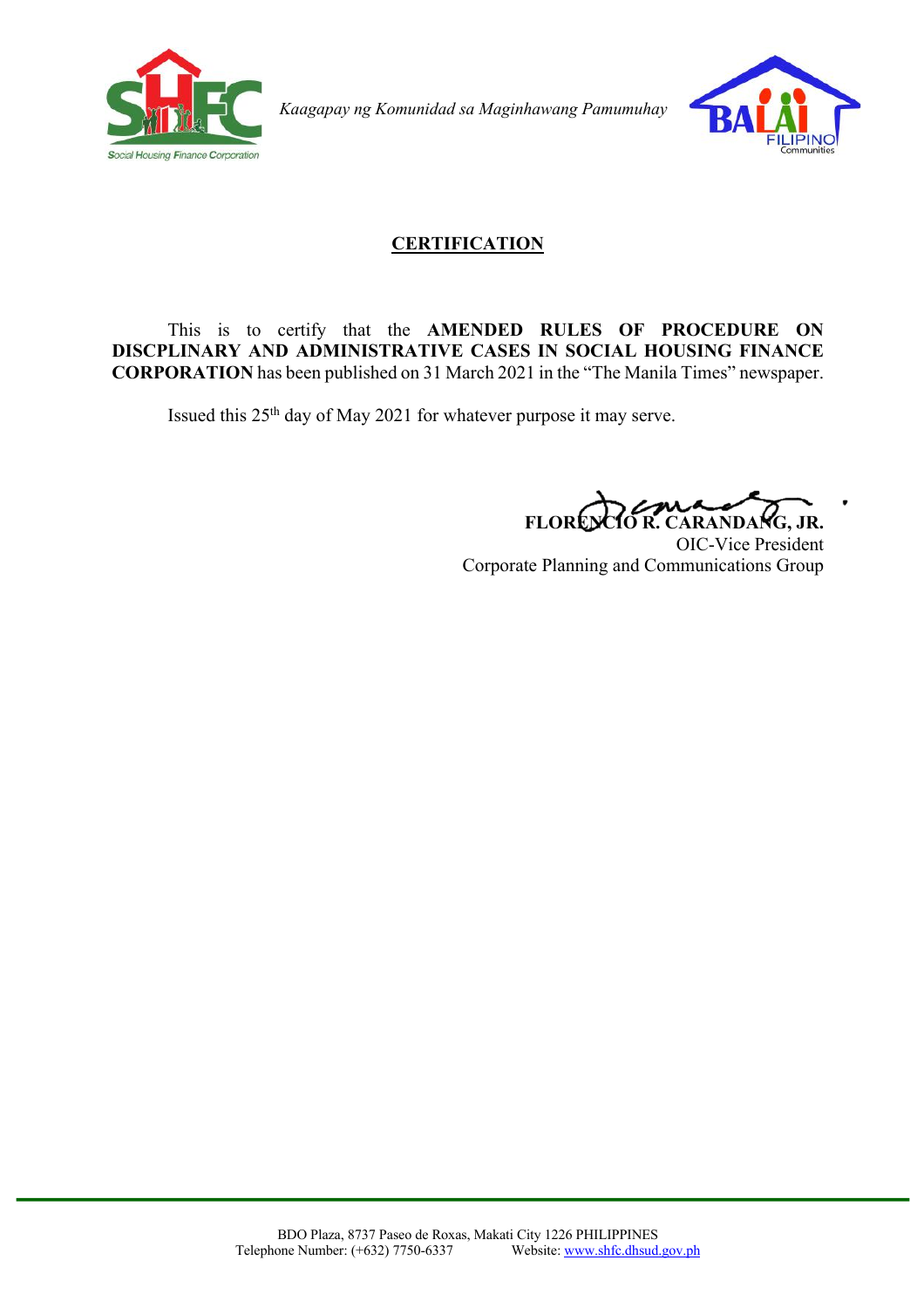

 *Kaagapay ng Komunidad sa Maginhawang Pamumuhay* 



# **AMENDED RULES OF PROCEDURE ON DISCIPLINARY AND ADMINISTRATIVE CASES IN SOCIAL HOUSING FINANCE CORPORATION**

# **RULE 1**

## **APPLICABILITY AND CONSTRUCTION**

- **Section 1. Title.** This Rules shall be known and cited as the "Amended Rules of Procedure on Administrative Cases in Social Housing Finance Corporation" (Amended Rules).
- **Section 2. Construction.** This Rules shall be liberally construed in order to promote their objective in obtaining just, speedy, and inexpensive disposition of administrative cases.

Administrative investigations shall be conducted without strict recourse to the technical rules of procedure and evidence applicable to judicial proceedings.

#### **Section 3. Definition of Terms.** – The terms hereunder shall be construed as follows:

- a. AKPF refers to the Abot Kaya Pabahay Program Fund of SHFC.
- b. CMP refers to the Community Mortgage Program of SHFC.
- c. CMP-M/ HDH partner refers to a partner Local Government Unit (LGU) or Non-governmental Organization (NGO) duly accredited by SHFC.
- d. COMPLAINANT refers to any person or juridical entity that files a complaint either through a letter or formal complaint to SHFC involving an employee or officer of SHFC.
- e. DEPARTMENT refers to any of the departments of SHFC.
- f. EMPLOYEE refers to regular and probationary rank and file employees of SHFC.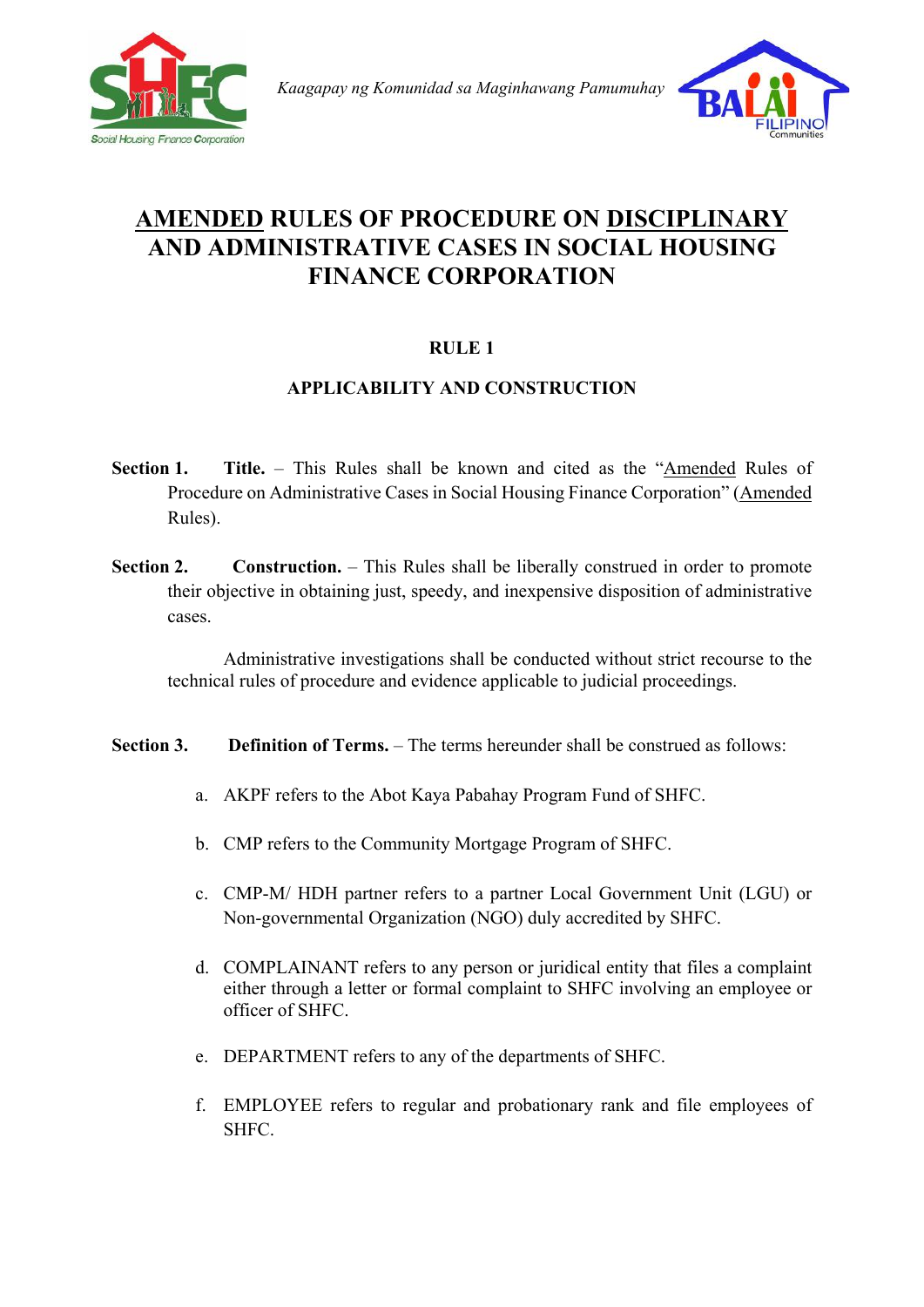- g. FORUM-SHOPPING refers to the filing of several administrative actions or complaint either simultaneously or successively before another agency or any tribunal having jurisdiction over the case against the same party involving the same essential facts, circumstances, acts, causes of action or relief, and all raising substantially the same issues either pending in, or already resolved adversely by, some other tribunal or agency.
- h. HDH refers to the High Density Housing Program of SHFC.
- i. OFFICER refers to regular or probationary officer of SHFC which includes the Chief of Division, Managers and Vice President.
- j. RESPONDENT refers to the person who is issued a subpoena by the Investigation and Enforcement Division (IED).
- k. SHFC refers to the Social Housing Finance Corporation.

#### **RULE 2**

#### **JURISDICTION, COMPOSITION AND POWERS**

#### **Section 4. Jurisdiction.** –

- a. The Investigation and Enforcement Division (IED) of SHFC shall exercise jurisdiction over the following:
	- i. complaints in the nature of Grievance/Request for Assistance seeking redress or relief concerning an act or omission of SHFC rank and file and managerial employees including the Officer-in-Charge (OIC) Vice Presidents which do not amount to administrative offenses;
	- ii. motu proprio administrative complaints, or administrative complaints filed by any person or juridical entity involving the rank and file and managerial employees including the Officer-in-Charge (OIC) Vice Presidents of SHFC; and
	- iii. complaints against CMP-M/HDH Partner for violations and offenses committed by the CMP-M/HDH Partner as embodied in the existing SHFC Guidelines governing the accreditation of CMP-M / HDH Partner.
- b. The appropriate Board of Directors Committee shall exercise jurisdiction over the administrative complaints filed by any person or juridical entity involving the Compliance Officer, Board Secretary, Head of the Internal Audit, Vice Presidents, Senior Vice Presidents, Executive Vice President and President of SHFC;

The Board Committee shall issue its own rules of procedure in hearing the administrative complaint against the officers under its jurisdiction.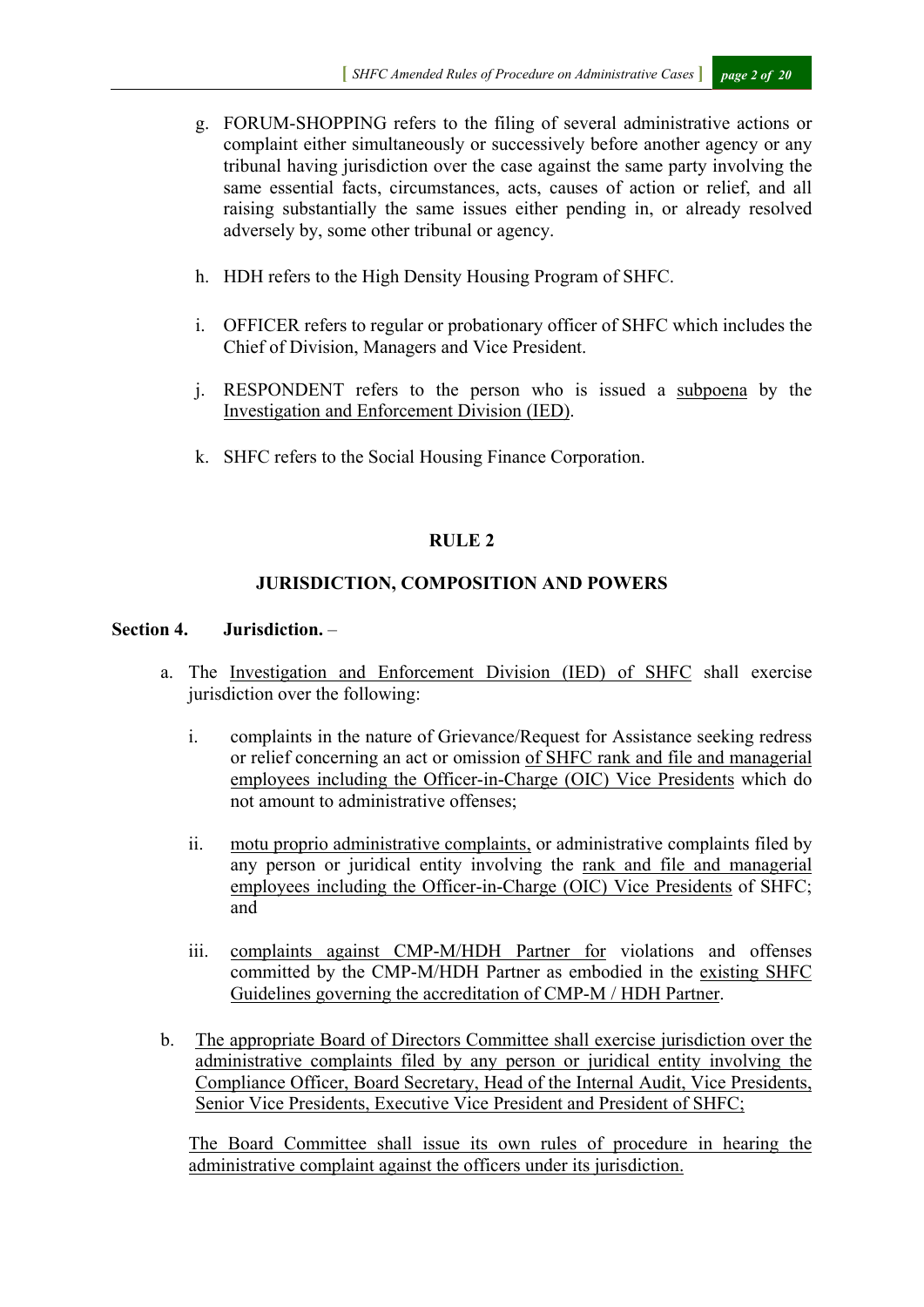#### **Section 5. Powers.** – The Investigation and Enforcement Division (IED) is empowered to:

- a. Adopt its own rules and procedures which includes but not limited to incorporating the pertinent provisions of the Ombudsman Rules of Procedure Administrative Order No.07 as amended by Administrative Order no. 17 and such other laws and procedures that IED deems necessary.
- b. To issue subpoena duces tecum and ad testificandum to both SHFC and non-SHFC employees and officers who are parties to the case; or to issue letters-ofinvitations to third persons as resource person/s for the hearings;
- c. to make findings-or-fact and recommend administrative level solutions or sanctions or both;
- d. to conduct on-site ocular inspections relevant to the case involved; and
- e. to propose policy and operational remedial measures to the SHFC management;

#### **Section 6. Subpoena, Letters of Invitation and Internal Request for Assistance** – The IED may issue the following:

a. Subpoena *duces tecum* or *ad testificandum* to both SHFC and non-SHFC employees and officers who are parties to the case;

b. Letters-of-invitations to third persons as resource person/s for the hearings;

c. any order or request for assistance, comment or clarification on any issue or matter related to the pending administrative case directed to the Departments or a particular officer or employee.

The Department or persons concerned shall prioritize the subpoena or request by the IED. Failure to comply within the reglementary period provided in the subpoena is a ground for disciplinary action.

#### **RULE 3**

#### **PROCEDURE IN GRIEVANCE/REQUEST FOR ASSISTANCE**

**Section 7. Grievance or request for assistance; nature of.** - A grievance or request for assistance may consist of a complaint or request seeking redress or relief concerning an act or omission of an officer or employee, alleged to be unreasonable, unfair, oppressive, discriminatory, improper or inefficient, and which does not necessarily amount to an administrative, civil or criminal offense.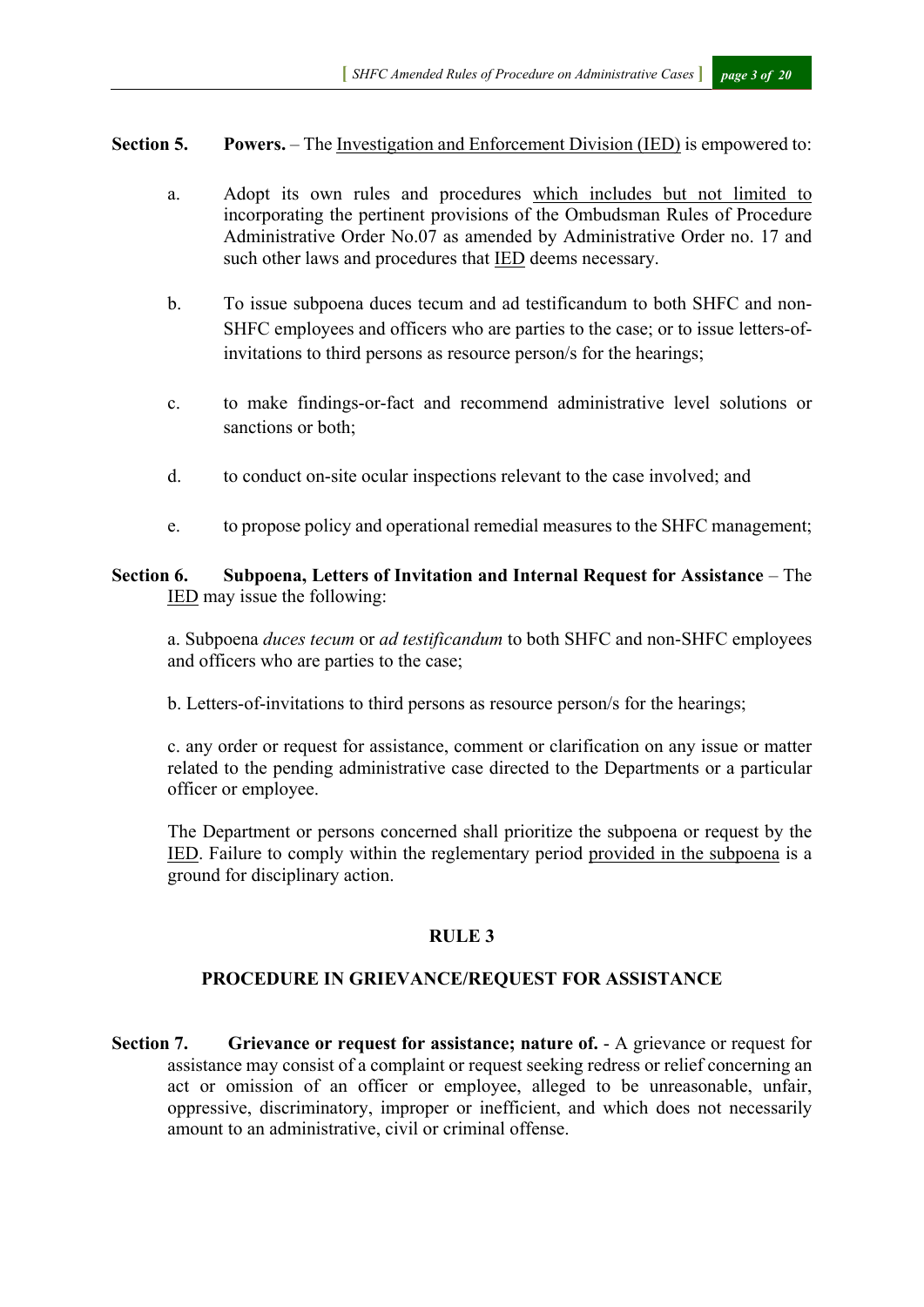- **Section 8. By whom handled**. Grievance or request for assistance shall be assigned to a lawyer of the IED who shall issue the summons, order and shall issue the appropriate recommendation with respect to the grievance matter.
- **Section 9. Action thereon**  A grievance or request for assistance shall be acted upon by the hearing officer within reasonable time upon receipt.

a) Where the grievance or request for assistance appears to be manifestly frivolous, vexatious, or made in bad faith, or where it involves a matter purely between private parties, the same may be dismissed outright and the complainant/requesting party informed of the reasons for such dismissal;

b) Where the redress, relief or assistance sought may be acted upon by another government agency, the same may be referred to the office concerned.

c) In all other cases which the IED may take cognizance of the procedure in the following section shall be observed.

#### **Section 10. Procedure –**

a) If the grievance or request is relatively simple and/or requires immediate action, the same may be acted upon by telephone, electronic mail, videoconference or other means of communication or given personal attention by going to the office or department or employee concerned.

b) Whenever deemed necessary or advisable, a copy of the grievance or request for assistance, together with pertinent documents shall be sent to the office or department or employee concerned, copy furnished its head, if any, for the taking of immediate remedial action; or, if the relief requested may not be complied with, to submit a written explanation therefore.

c) If such explanation is found satisfactory, and/or appropriate action had already been taken on the grievance or request, the same shall be dismissed and the parties informed accordingly.

d) The hearing officer may arrange a conference between the complainant/requesting party, and the office department or employee concerned with a view to a satisfactory and expeditious resolution of the grievance/request.

e) Upon consideration of the facts or information gathered, a resolution on the grievance or request shall be made within fifteen (15) days of which the parties shall be notified and appropriate steps taken to ensure compliance herewith.

#### **Section 11. Mediation proceedings.-**

a) *Application and Interpretation. –* The provisions of this Rule shall apply in case mediation is proper as may deem necessary and appropriate by the hearing officer.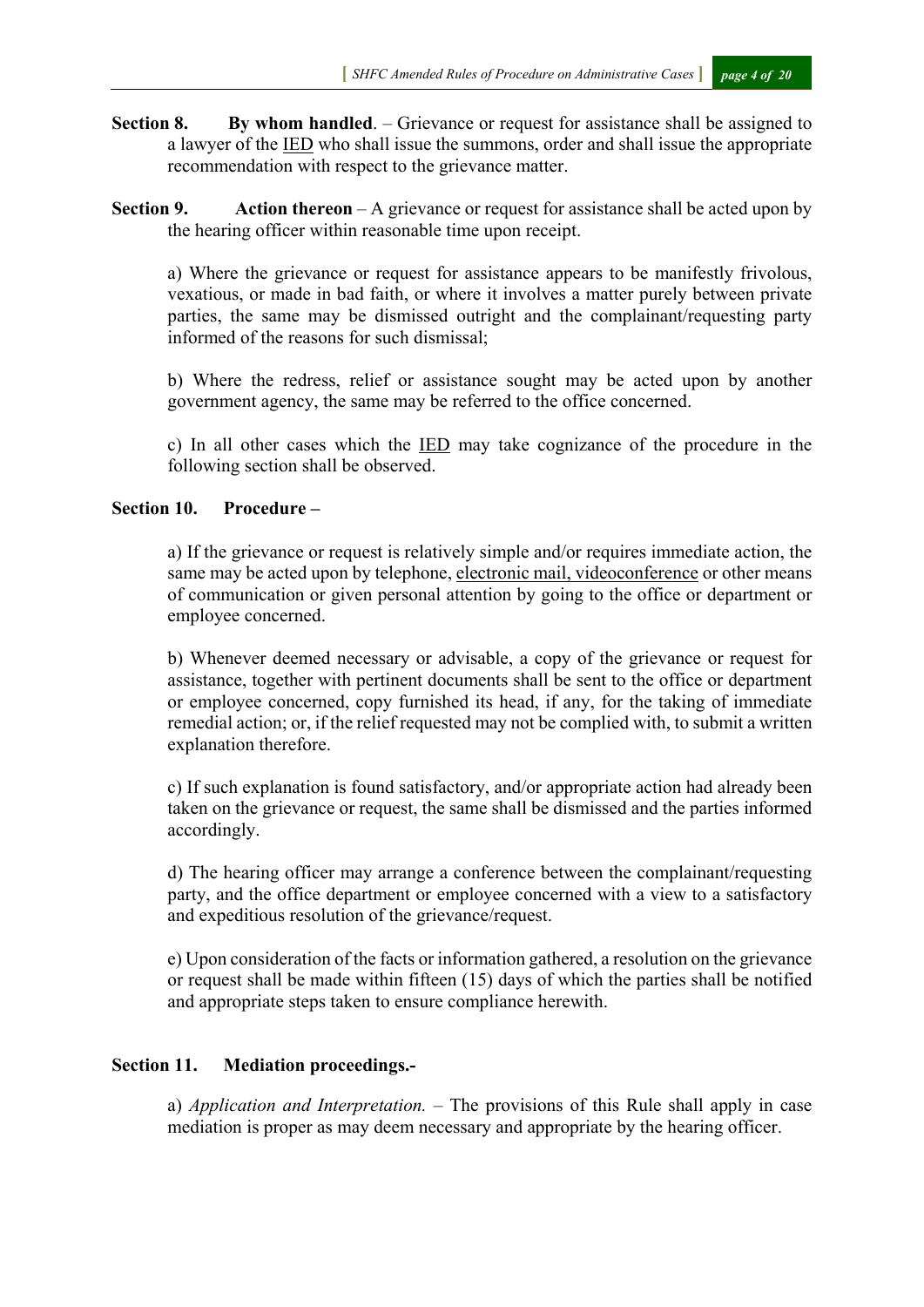In applying and construing the provisions of this Rule, consideration must be given to the need to promote candor between the parties and the mediators through confidentiality of the mediation process, the policy of fostering prompt, economical, and amicable resolution of disputes in accordance with the principles of integrity of determination by the parties, and the policy that the decision-making authority in the mediation process rests with the parties.

The term "mediation" shall include conciliation.

b) *Mediation conference.-* In case the hearing officer determines that a mediation is necessary as warranted by the circumstances, the lawyer acting as mediator shall invite the parties to a mediation conference to explore the possibility of an amicable settlement.

In case the parties are not personally present, their representative or counsel shall be clothed with the proper special power of attorney or board resolution, as the case may be, to enter into a settlement.

Said mediation conference shall be terminated within thirty (30) days from the date of initial conference.

c) *Effect of non-appearance in mediation conference.-* Where a party fails or refuses to appear during the scheduled mediation, the party present may move for termination of mediation and continuation of the proceedings.

d) *Confidentiality of Information.-* Information obtained through mediation shall be subject to the following principles and guidelines:

- i.) Information obtained through mediation shall be privileged and confidential.
- ii.) A party, a mediator, or a non-party participant may refuse to disclose and prevent any other person from disclosing a mediation communication.
- iii.) Confidential information shall not be subject to discovery and shall be inadmissible in any adversarial proceeding whether judicial or quasijudicial. However, evidence or information that is otherwise admissible or subject to discovery does not become inadmissible or protected from discovery solely by reason of its use in a mediation.
- iv.) In such adversarial proceeding, the following persons involved or previously involved in a mediation may not be compelled to disclose confidential information obtained during mediation: (1) the parties to the dispute; (2) the mediator or mediators; (3) the counsel of the parties; (4) the non-party participants; (5) any persons appointed as staff in connection with the mediation as secretary, stenographer, clerk or assistant; and (6) any other person who obtained or possesses confidential information by reason of his/her profession.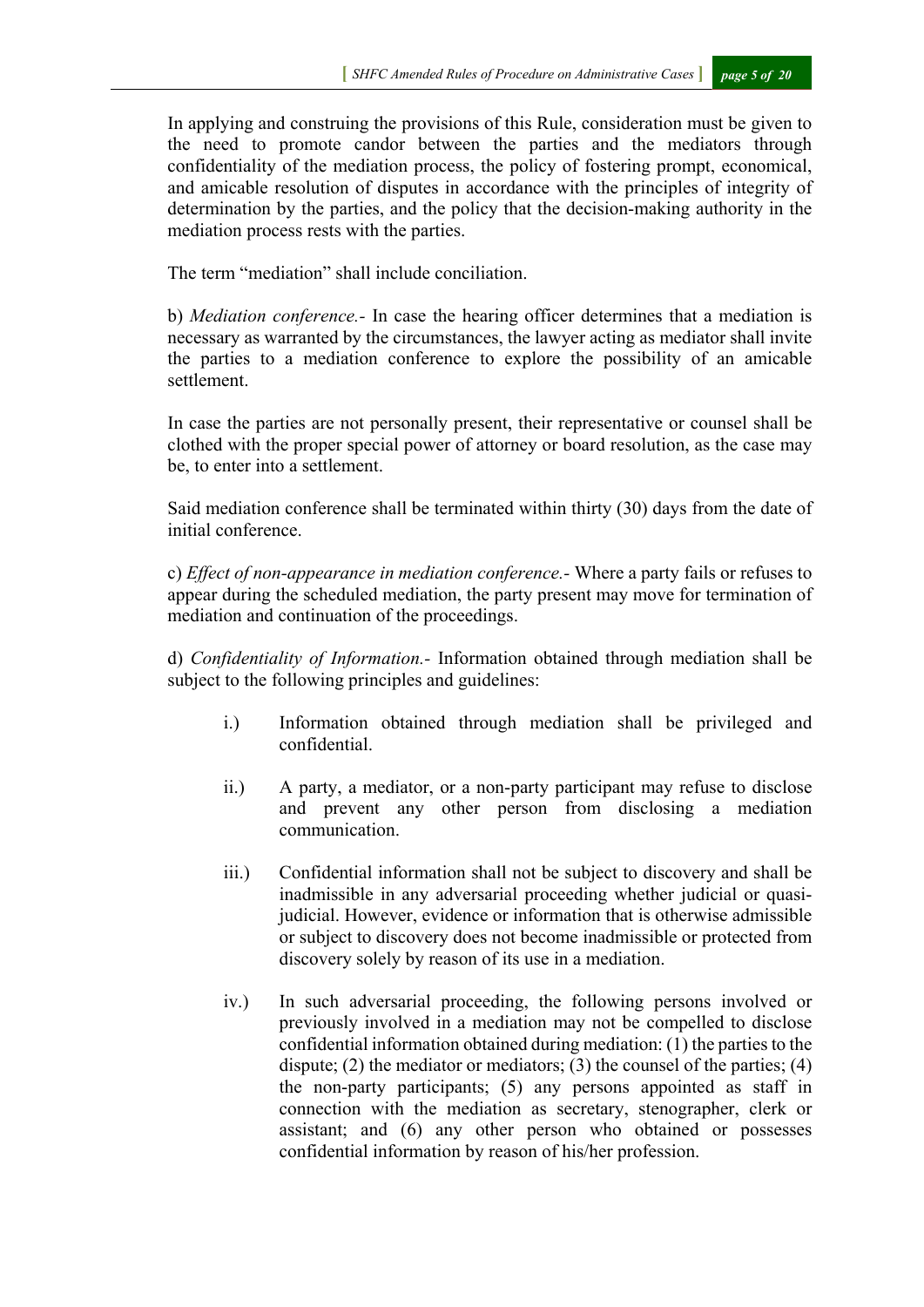v.) A mediator may not be called to testify to provide information gathered in mediation. A mediator who is wrongfully subpoenaed shall be reimbursed the full cost of his attorney's fees and related expenses.

e) *Waiver of Confidentiality.-* A privilege arising from the confidentiality of information may be waived in a record, or orally during a proceeding by the mediator/s and the mediation parties.

A privilege arising from the confidentiality of information may likewise be waived by a non-party participant if the information is provided by such non-party participant.

A person who discloses confidential information shall be precluded from asserting the privilege under Section 12 of this Rule to bar disclosure of the rest of the information necessary to a complete understanding of the previously disclosed information.

A person who discloses or makes representation about a mediation is precluded from asserting the privilege under Section 12, to the extent that the communication prejudices another person in the proceeding and it is necessary for the person prejudiced to respond to the representation disclosure.

f) *Exceptions to the Privilege.-* 

- i.) There is no privilege against disclosure under Section 12, if mediation communication is:
	- 1.) in an agreement evidenced by a record authenticated by all the parties to the agreement.
	- 2.) available to the public or that is made during a session of a mediation which is open, or is required by law to be open to the public;
	- 3.) a threat or statement of a plan to inflict bodily injury or commit a crime of violence;
	- 4.) sought or offered to prove or disprove a claim or complaint of professional misconduct or malpractice filed against mediator in a proceeding; or
	- 5.) sought or offered to prove or disprove a claim or complaint of professional misconduct or malpractice filed against a party, nonparty participant or representative of a party based on conduct occurring during mediation.
- ii.) A mediator may not be compelled to provide evidence of a mediation communication or testify in such proceeding.

g) *Compromise Agreement.-* If an amicable settlement is reached, a judgment shall be rendered based on the compromise agreement duly signed by the parties, or their duly authorized representatives.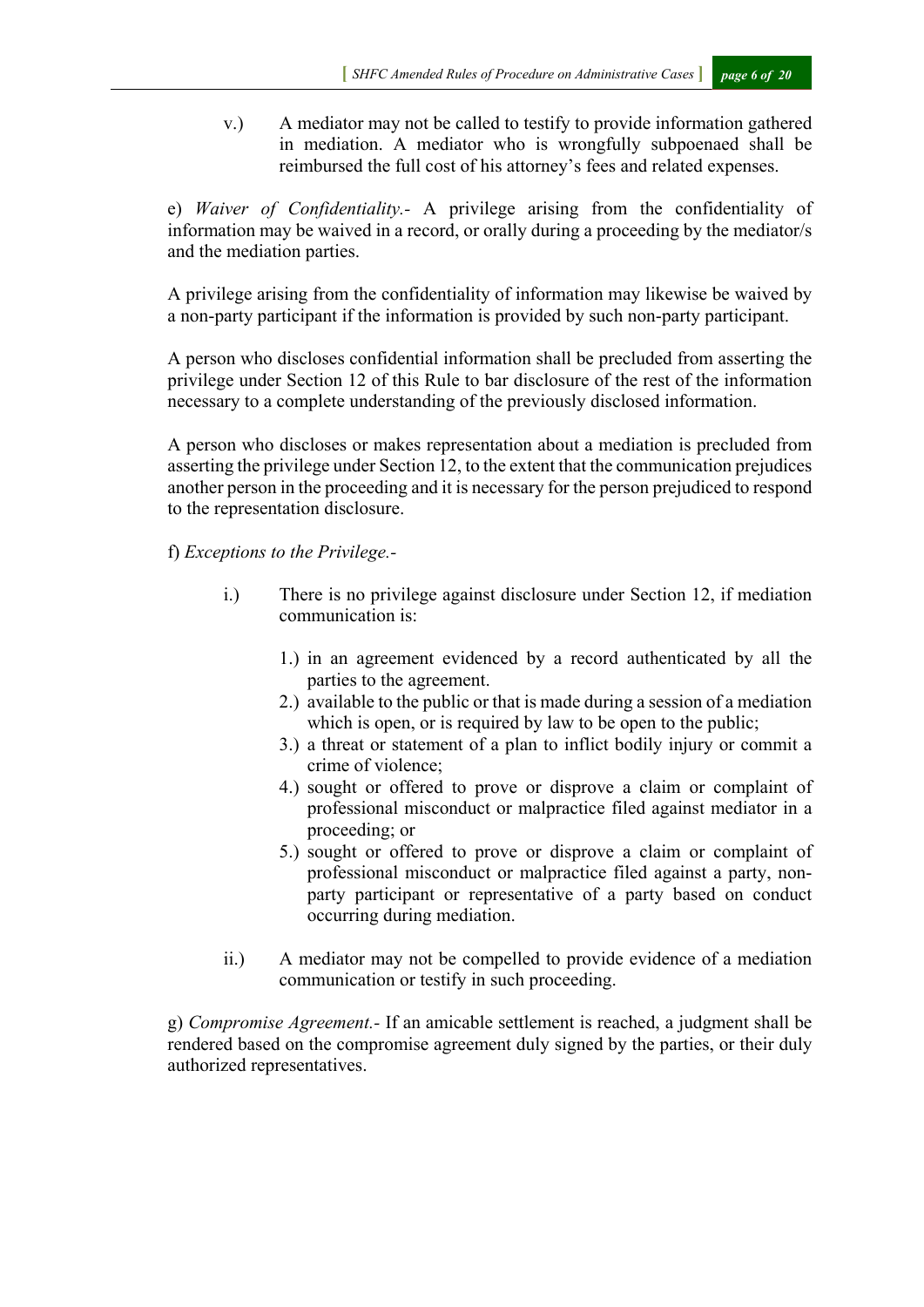#### **RULE 4**

#### **PROCEDURE IN ADMINISTRATIVE CASES**

- **Section 12. Administrative case, nature thereof-** refers to case arising from a complaint filed by any person or juridical entity against any employee or officer of SHFC involving offenses in the immediately succeeding paragraph. It may also involve administrative cases filed and/or initiated by the IED motu proprio or referred by the Board of Directors or other departments of SHFC.
- **Section 13. Classification of Offenses and penalties.** –An administrative complaint may be filed against employees and officers for the following offenses with corresponding penalties classified into grave, less grave or light, depending on the gravity or depravity and effects on the government service:

#### **I. Grave Offenses**

A. The following shall be punishable by dismissal from the service:

- 1. Serious Dishonesty;
- 2. Gross Neglect of Duty;
- 3. Grave Misconduct;
- 4. Being Notoriously Undesirable;
- 5. Conviction of a crime involving moral turpitude;
- 6. Falsification of official document;
- 7. Physical or mental incapacity or disability due to immoral or vicious habits;
- 8. Receiving for personal use of a fee, gift or other valuable thing in the course of official duties or in connection therewith when such fee, gift or other valuable thing is given by any person in the hope or expectation of receiving a favor or better treatment than that accorded to other persons, or committing acts punishable under the anti-graft laws;
- 9. Contracting loans of money or other property from persons with whom the office of the employee has business relations;
- 10. Soliciting or accepting directly or indirectly, any gift, gratuity, favor, entertainment, loan or anything of monetary value which in the course of his/her official duties or in connection with any operation being regulated by, or any transaction which may be affected by the functions of his/her office. The propriety or impropriety of the foregoing shall be determined by its value, kinship, or relationship between giver and receiver and the motivation. A thing of monetary value is one which is evidently or manifestly excessive by its very nature;
- 11. Nepotism; and
- 12. Disloyalty to the Republic of the Philippines and to the Filipino people.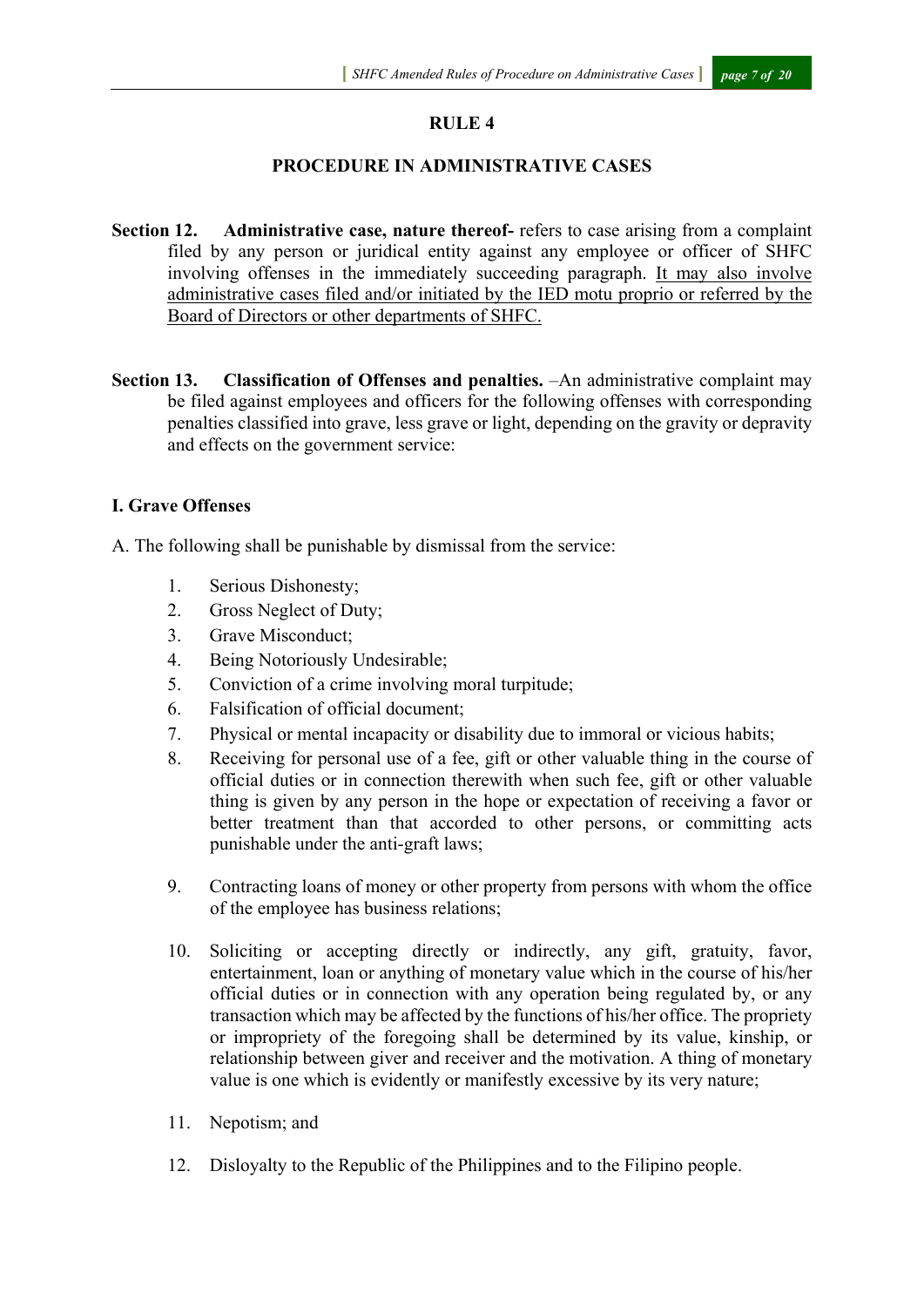B. The following grave offenses shall be punishable by suspension of six (6) months and one (1) day to one (1) year for the first offense and dismissal from the service for the second offense:

- 1. Less serious dishonesty;
- 2. Oppression;
- 3. Disgraceful and immoral conduct;
- 4. Inefficiency and incompetence in the performance of official duties;
- 5. Frequent unauthorized absences, or tardiness in reporting for duty, loafing from duty during regular office hours;
- 6. Refusal to perform official duty;
- 7. Gross Insubordination;
- 8. Conduct prejudicial to the best interest of the service;
- 9. Directly or indirectly having financial and material interest in any transaction requiring the approval of his/her office. Financial and material interest is defined as pecuniary or proprietary interest by which a person will gain or lose something;
- 10. Owning, controlling, managing or accepting employment as officer, employee, consultant, counsel, broker, agent, trustee, or nominee in any private enterprise regulated, supervised or licensed by his/her office, unless expressly allowed by law;
- 11. Disclosing or misusing confidential or classified information officially known to him/her by reason of his/her office and not made available to the public, to further his/her private interests or give undue advantage to anyone, or to prejudice the public interest;
- 12. Obtaining or using any statement filed under the Code of Conduct and Ethical Standards for Public Officials and Employees for any purpose contrary to morals or public policy or any commercial purpose other than by news and communications media for dissemination to the general public; and
- 13. Recommending any person to any position in a private enterprise which has a regular or pending official transaction with his/her office, unless such recommendation or referral is mandated by (1) law, or (2) international agreements, commitment and obligation, or as part of the function of his/her office.

C. The grave offense of Inefficiency and Incompetence in the performance of official duties is punishable by Demotion. In this case, the guilty person shall be appointed to the next lower position to which he/she is qualified in the plantilla of the SHFC. In case there is no such next lower position available, he/she shall suffer diminution in salary corresponding to the next lower salary grade.

#### **II. Less Grave Offenses**

D. The following less grave offenses are punishable by suspension of one (1) month and one (1) day suspension to six (6) months for the first offense; and dismissal from the service for the second offense: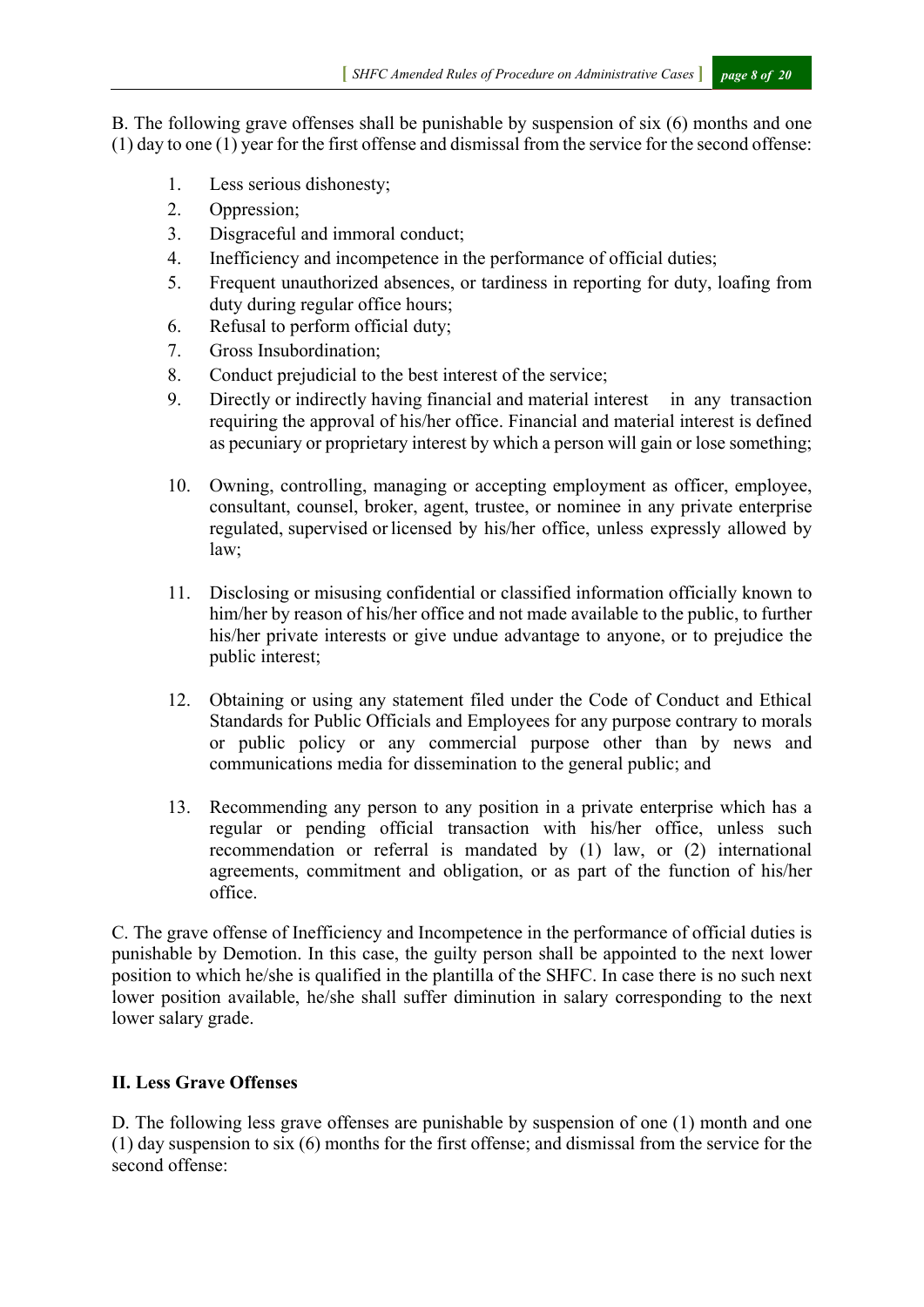- 1. Simple Neglect of Duty;
- 2. Simple Misconduct;
- 3. Discourtesy in the course of official duties;
- 4. Unfair discrimination in rendering public service due to party affiliation or preference;
- 5. Failure to resign from his/her position in the private business enterprise within thirty (30) days from assumption of public office when conflict of interest arises, and/or failure to divest himself/herself of his/her shareholdings or interest in private business enterprise within sixty (60) days from assumption of public office when conflict of interest arises; Provided, however, that for those who are already in the service and conflict of interest arises, the official or employee must either resign or divest himself/herself of said interest within the periods hereinabove provided, reckoned from the date when the conflict of interest had arisen; and
- 6. Engaging directly or indirectly in partisan political activities by one holding nonpolitical office.

E. The less grave offense of Simple Dishonesty is punishable by suspension of one (1) month and one  $(1)$  day to six  $(6)$  months for the first offense; six  $(6)$  months and one  $(1)$  day to one (1) year for the second offense; and dismissal for the third offense.

## **III. Light Offenses**

F. The following light offenses are punishable by reprimand for the first offense; suspension of one (1) to thirty (30) days for the second offense; and dismissal from the service for the third offense:

- 1. Simple discourtesy in the course of official duties;
- 2. Disgraceful, immoral or dishonest conduct prior to entering the service;
- 3. Willful failure to pay just debts or willful failure to pay taxes due to the government; the term "just debts" shall apply only to:

a. Claims adjudicated by a court of law, or

- b. Claims the existence and justness of which are admitted by the debtor.
- 4. Lobbying for personal interest or gain in legislative halls and offices without authority;
- 5. Promoting the sale of tickets in behalf of private enterprises that are not intended for charitable or public welfare purposes and even in the latter cases, if there is no prior authority;
- 6. Failure to act promptly on letters and request within fifteen (15) working days from receipt, except as otherwise provided in the rules implementing the Code of Conduct and Ethical Standards for Public Officials and Employees except upon justifiable reasons;
- 7. Failure to process documents and complete action on documents and papers within a reasonable time from preparation thereof, except as otherwise provided in the rules implementing the Code of Conduct and Ethical Standards for Public Officials and Employees;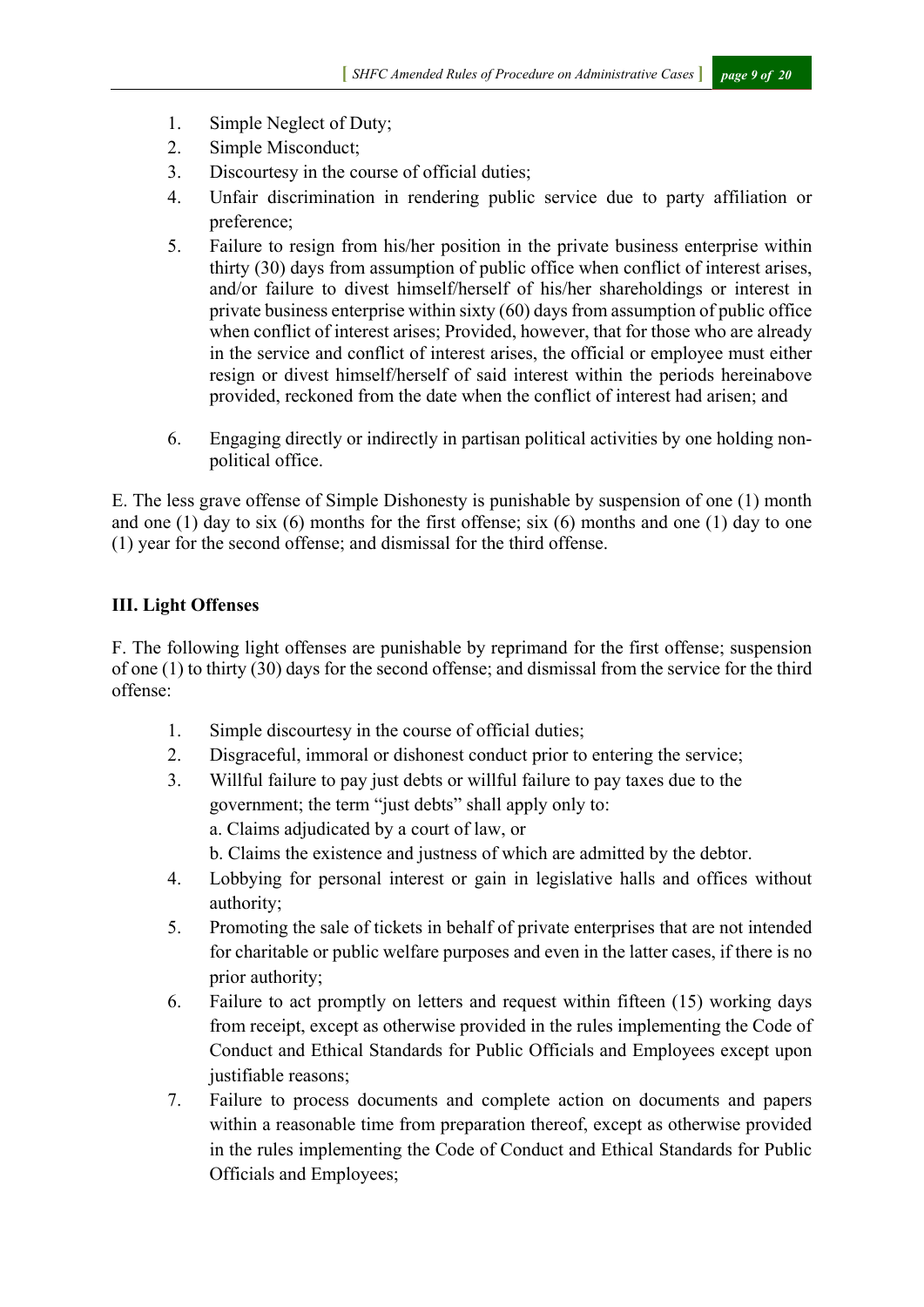- 8. Failure to attend to anyone who wants to avail himself/herself of the services of the office, or act promptly and expeditiously on public transactions;
- 9. Engaging in private practice of his/her profession unless authorized by the Constitution, law or regulation, provided that such practice will not conflict with his/her official functions; and
- 10. Pursuit of private business, vocation or profession without the permission from SHFC and/or that is in conflict with his/her duties and responsibilities with SHFC; or in conflict with the interest of SHFC.

However, for specific offenses punishable under an existing office order, the penalty provided therein shall prevail.

#### **IV. Other offenses**

G. Other offenses not cited in the foregoing but are grounds for administrative complaint before the Office of the Ombudsman which are:

- 1. contrary to law or regulations;
- 2. unreasonable, unfair, oppressive or discriminatory;
- 3. inconsistent with the general course of SHFC's functions through in accordance with law;
- 4. otherwise irregular, immoral or devoid of justification; and
- 5. such other grounds analogous to the foregoing.

The IED shall either prescribe the penalty or refer the matter to the Office of the Ombudsman for formal investigation.

**Section 14. Who May Initiate.** – Administrative proceedings may be initiated by the IED motu proprio or upon filing of a complaint filed by any person or juridical entity.

**Section 15. Requisites of a Valid Complaint**. – For non-motu proprio cases, no complaint against an employee or officer shall be given due course unless the same is in writing, subscribed and sworn to by the complainant.

No anonymous complaint shall be entertained unless there is obvious truth or merit to the allegations therein or supported by documentary or direct evidence, in which case the person complained of may be required to comment.

The complaint in triplicate copies shall be written in a clear, simple and concise language and in a systematic manner as to apprise the person complained of, of the nature and cause of the accusation against him/her and to enable him/ her to intelligently prepare his/her defense or answer/comment. However, should there be more than one (1) person complained of, the complainant is required to submit additional copies corresponding to the number of persons complained of.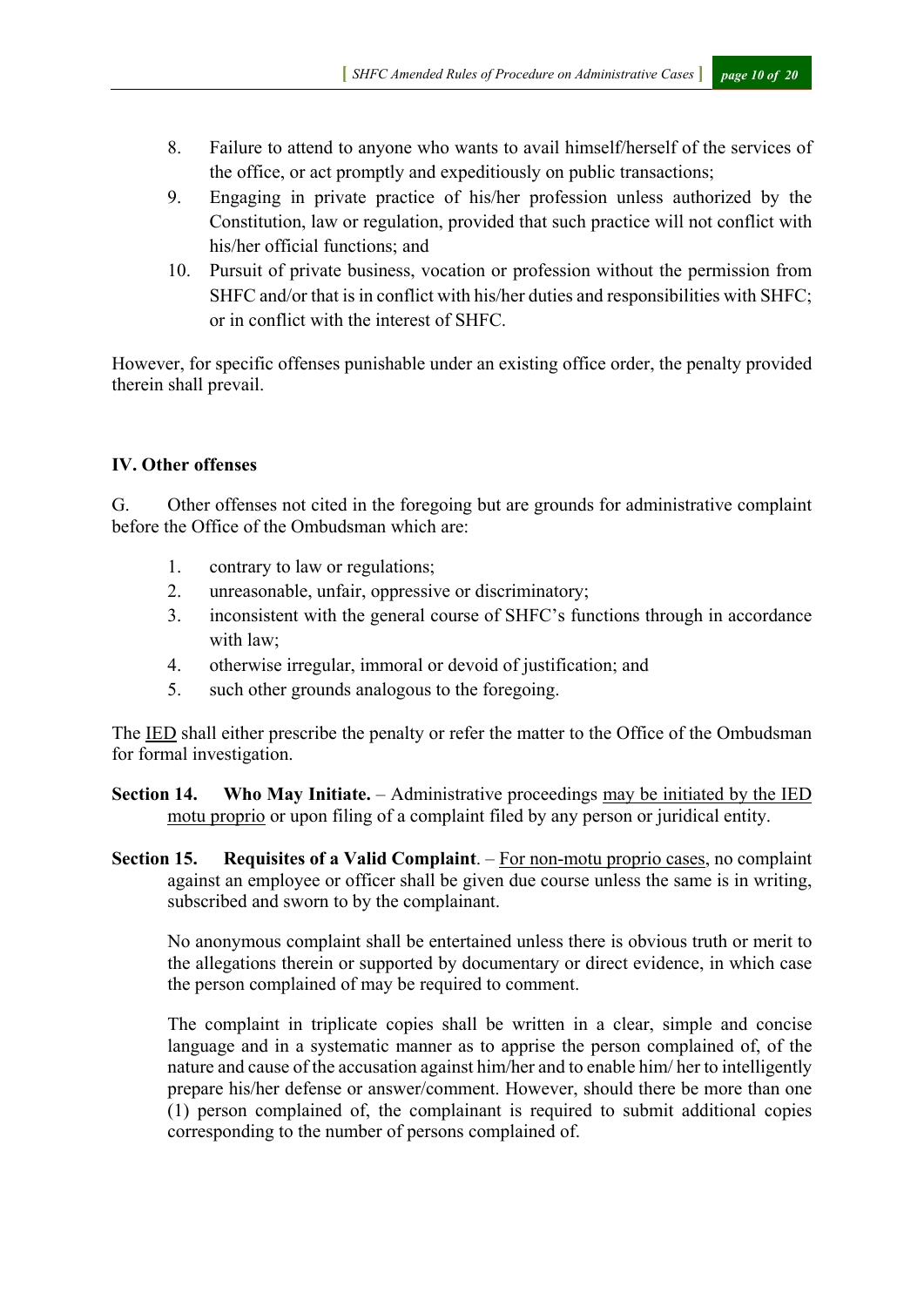#### **Section 16.** The complaint shall contain the following:

- a. full name and address of the complainant;
- b. full name and address of the person/s complained of as well as his/ her/their position/s and office/s;
- c. a narration of the relevant and material facts which shows the acts or omissions allegedly committed;
- d. copies of documentary evidence and affidavits of his/ her witnesses, if any; and

The absence of any of the aforementioned requirements may cause the dismissal of the complaint without prejudice to its refiling upon compliance with the above requirements.

#### **Section 17. When and Where to File a Complaint**. – An administrative complaint may be filed at any time with the IED.

**Section 18. Evaluation** – Upon receipt of the complaint by the assigned hearing officer for complaints under the jurisdiction of the IED, the complaint shall be evaluated to determine whether the same may be dismissed outright for any of the grounds stated hereunder namely the:

- a. complainant has an adequate remedy in another judicial or quasi-judicial body;
- b. Complaint pertains to a matter outside the jurisdiction of the IED;
- c. Complaint is trivial, frivolous, vexatious or made in bad faith; or
- d. Complainant has no sufficient personal interest in the subject matter of the grievance;
- **Section 19. Withdrawal of the Complaint.** The withdrawal of the complaint does not result in its outright dismissal nor discharge the person complained of from any administrative liability. Where there is obvious truth or merit to the allegation in the complaint or where there is documentary evidence that would tend to prove the guilt of the person/s complained of, the same should be given due course.
- **Section 20. Action on the Complaint**. Upon receipt of a complaint which is sufficient in form and substance, the hearing officer shall issue a Subpoena indicating that a complaint was filed against the Respondent, accompanied by a copy of the complaint /fact finding report and documentary evidence, if any. It shall also contain a directive to file an answer to the complaint /requiring the person/s complained of to submit a Counter-Affidavit/Comment under oath within ten (10) days from receipt of the subpoena.
- **Section 21. Reply** The complainant may file Reply-Affidavits within ten (10) days from receipt of the of the respondent. The respondent shall be furnished with a copy of the Reply. For the case initiated by the IED or the Compliance Officer, submission of the Reply is not necessary.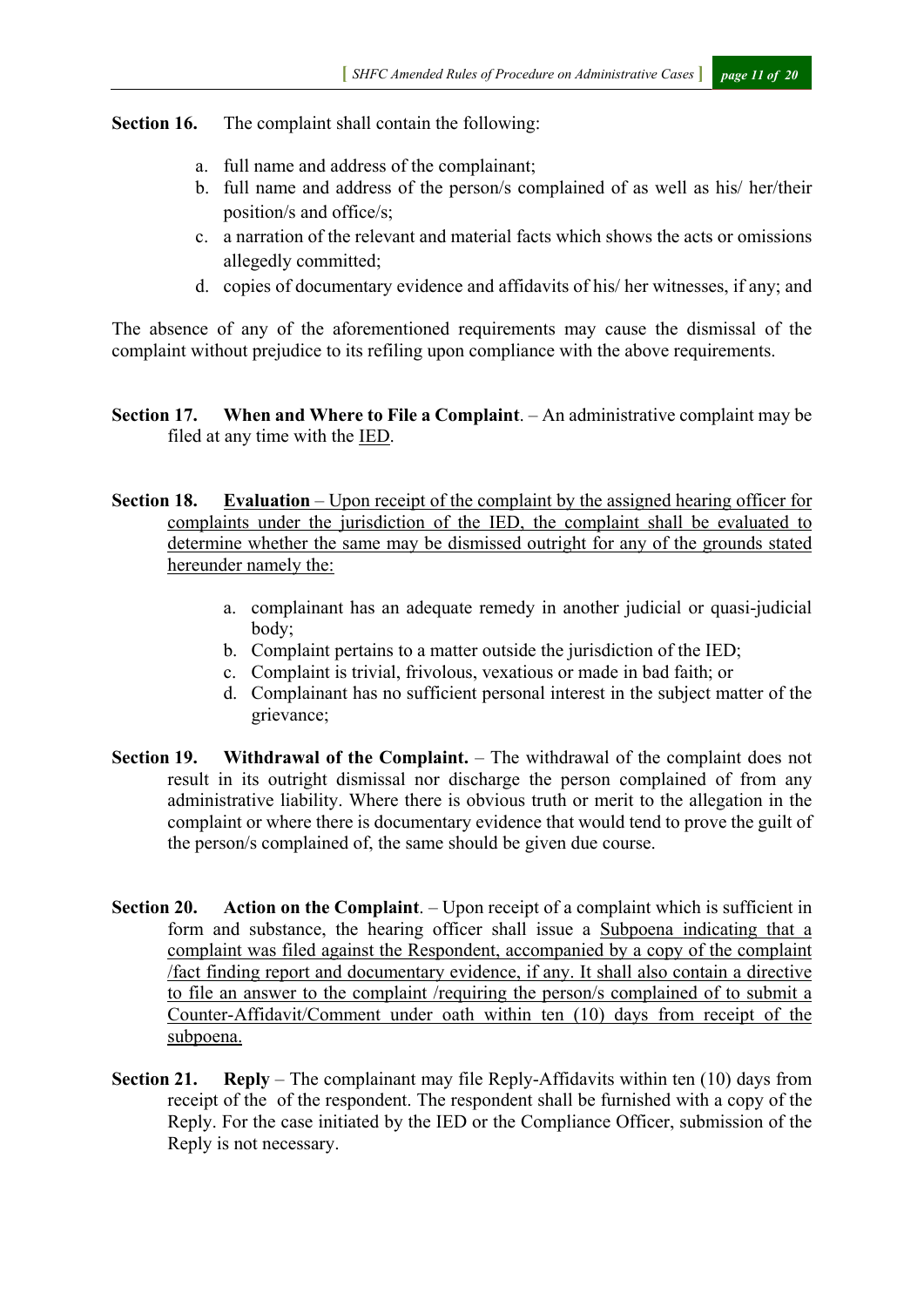- **Section 22. Rejoinder** The Respondent may submit a Rejoinder within ten (10) days from receipt of the Reply of the Complainant. The complainant shall be furnished with a copy of the rejoinder.
- **Section 23. Actions on the basis of affidavits** If, on the basis of the affidavits and other evidence submitted by the parties, the hearing officer finds no sufficient cause to warrant further proceedings, the complaint may be dismissed. However, in the event that a probable cause exists as shown in the affidavits submitted, the hearing officer shall submit a resolution and Formal Charge; and recommend the case for further proceedings before the Enforcement Committee.
- **Section 24. Prohibited Pleadings**. The hearing officer shall not entertain requests for clarification, bills of particulars, motions to dismiss or motions to quash or motions for reconsideration. If any of these pleadings are interposed by the respondent, the same shall be considered a responsive pleading and shall be evaluated as such.

#### **RULE 5**

#### **PROCEEDINGS BEFORE THE ENFORCMENT COMMITTEE**

- **Section 25. Submission of Position Paper/Memorandum.** The Parties shall submit a Position Paper depending on the nature of the administrative case as follows:
	- a. When the penalty for the act complained of is not dismissal from employment for employees or not disaccreditation for CMP-P/HDH Partners, administrative hearings shall not be conducted. The parties shall submit position paper/memorandum within fifteen (15) days from receipt of the Order of the Enforcement Committee requiring for their submission. Thereafter, the case will be submitted for resolution.
	- b. An administrative hearing shall be conducted by the Enforcement Committee when the IED hearing officer finds a probable cause in the complaint filed pursuant to Section 23 and the penalty for the act complained of is dismissal from employment or disaccreditation for CMP-P/HDH Partners.

Nevertheless, for cases with a penalty for dismissal of employees or disaccreditation of CMP-M/HDH-Partners, the parties may, based on their mutual consent and agreement during the preliminary conference, elect to submit a position paper/memorandum to the Enforcement Committee and thereafter submit the case for resolution without any need of formal administrative hearings.

**Section 26. Formal Administrative Hearing** – In the event that the parties in Section 25 (b) above did not elect the submission of the position paper, the parties shall be notified at least five (5) days from the date of the administrative hearing.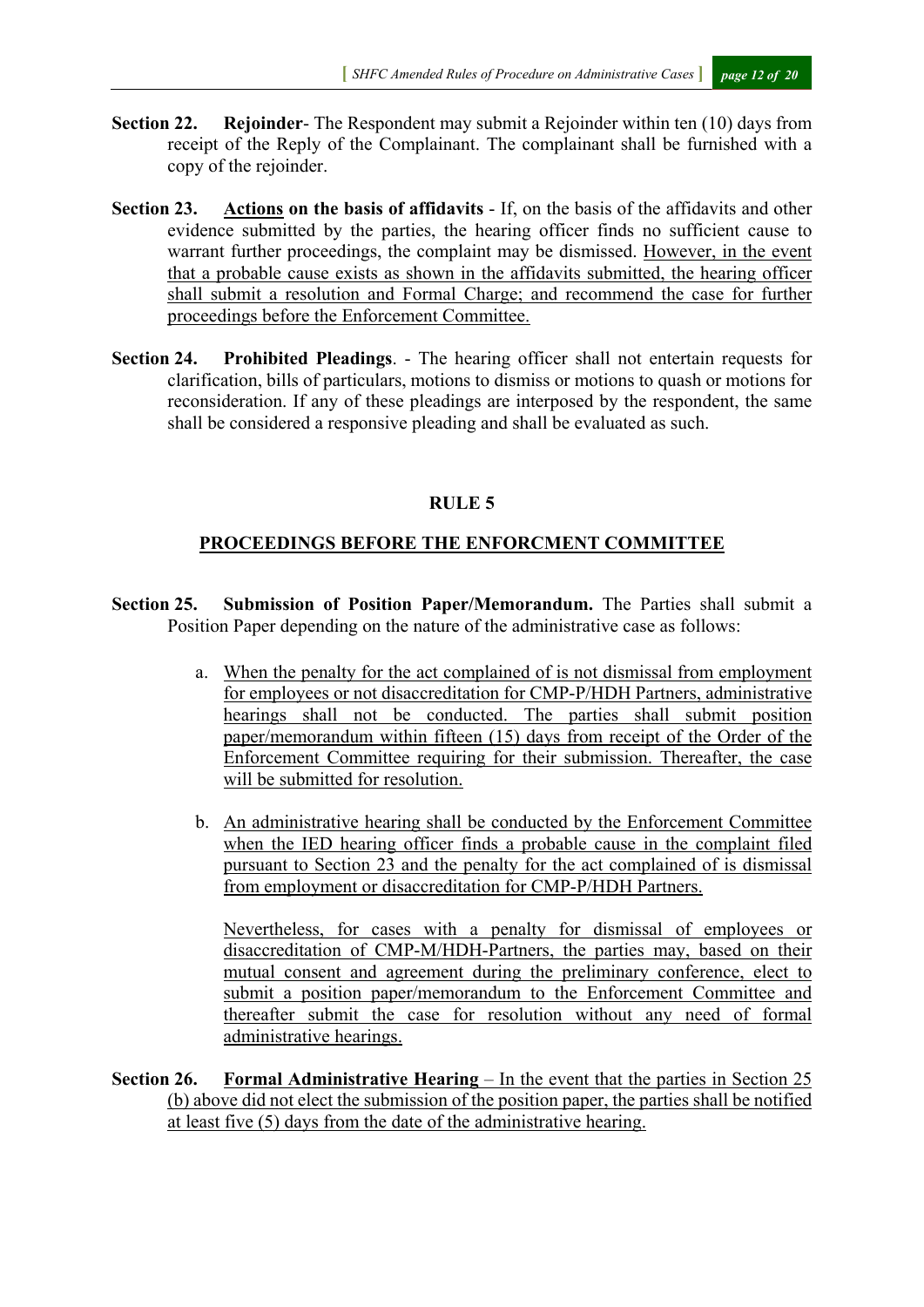**Section 27. Preliminary Conference**- In case Enforcement Committee continues with the proceedings, it shall summon the parties to a preliminary conference to consider whether:

- a. the parties desire a formal administrative hearing; or
- b. the parties are willing to submit position paper /memoranda and submit the case for resolution on the basis of the evidence on record and such other evidence they present at such conference;

In the event that the parties chose (a) above, the parties shall consider and agree on any of the following:

- a. Stipulation of facts;
- b. Simplification of issues;
- c. Identification and marking of evidence of the parties;
- d. Waiver of objections to admissibility of evidence;
- e. Limiting the number of witnesses, and their names;
- f. Dates of subsequent hearings; and
- g. Such other matters as may aid in the prompt and just resolution of the case.

The agreement entered into during the preliminary hearing conference is binding on both parties unless in the interest of justice, the Enforcement Committee may allow a deviation from the same.

The conduct of a pre-hearing conference is mandatory. The failure of the respondent to attend the pre-hearing conference constitutes a waiver to participate in the pre-hearing conference but may still participate in the formal investigation upon appropriate motion.

**Section 28. Continuous Hearing Until Terminated; Postponement**. – Hearings shall be conducted on the hearing dates set by the Enforcement Committee or as agreed upon during the pre-hearing conference.

Each party may be granted one (1) postponement upon oral or written request.

If respondent fails or refuses to appear or is not represented by counsel during the scheduled hearings despite due notice, the investigation shall proceed and the respondent shall be deemed to have waived his/her right to present evidence in his/her favor during the said hearing.

**Section 29. Preliminary Matters, Administrative Hearing.** – At the start of the administrative hearing, the Enforcement Committee shall note the appearances of the parties and shall proceed with the reception of evidence for the complainant.

If after being apprised of the right to counsel, the parties appear without the aid of a counsel, he/she shall be deemed to have waived his/her right thereto.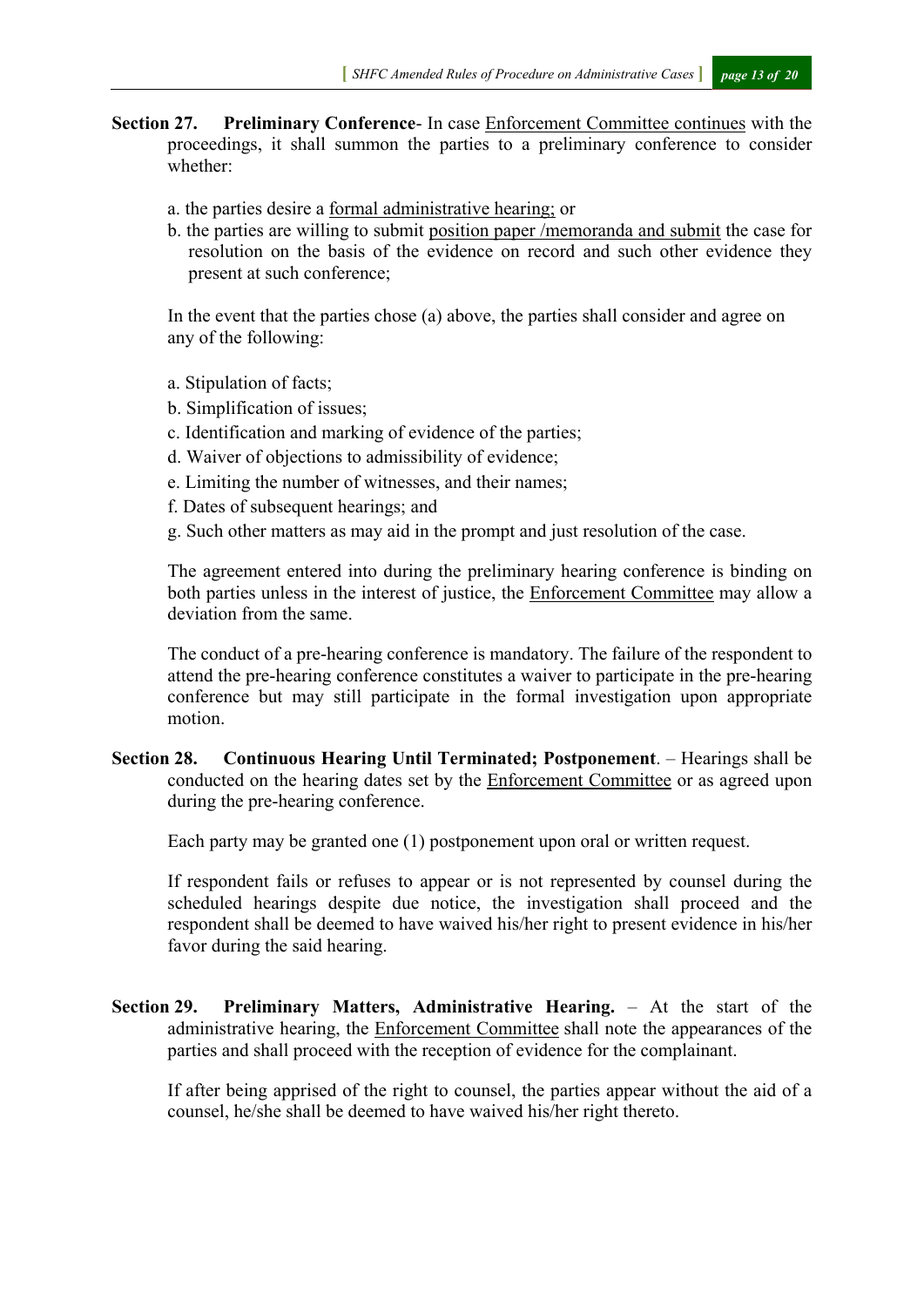Before taking the testimony of a witness, the Enforcement Committee shall place him/ her under oath and then take his/her name, address, civil status, age, and complete name and address of employment.

A sworn statement of the witness/es properly identified and affirmed shall constitute direct testimony, copy furnished the other party.

Clarificatory questions may also be asked.

- **Section 30. Appearance of Counsel**. Any counsel who is a member of the Bar appearing before the hearing or investigation shall manifest orally or in writing, his/her appearance for either the respondent or complainant, stating his/her full name, Roll Number, IBP receipt and complete address which should not be a P.O. box address where he/she can be served with notices and other pleadings. If the lawyer is a government employee, he/she shall be required to present an authority to practice profession which should come from the agency head or the agency head's authorized representative.
- **Section 31. Representation** For cases initiated or referred to the IED, the hearing officer or any lawyer from the IED shall present the evidence against the Respondent before the Enforcement Committee. For complainants filed by a third party, the complainants or their counsel shall present his/her evidence during the administrative hearing before the Enforcement Committee.
- **Section 32. Order of Hearing.** Unless the Enforcement Committee directs otherwise, the order of hearing may be as follows:
	- a. The complainant shall present its evidence;
	- b. The respondent shall present evidence in support of his/her defense;
	- c. There may be rebuttal or sur-rebuttal;

When the presentation of the witnesses has been concluded, the parties shall formally offer their evidence either orally or in writing subject to objections orally made during the hearing. After which, both parties may be given time to submit their respective memorandum which in no case shall be beyond fifteen (15) days after the termination of the investigation. Failure to submit the same within the given period shall be considered a waiver thereof.

**Section 33. Objections.** – All objections raised during the hearing shall be resolved by the Enforcement Committee.

The Enforcement Committee shall admit all evidence formally offered subject to the objection/s interposed against its admission.

**Section 34. Markings.** – All documentary evidence or exhibits shall be properly marked by letters (A,B,C, etc.) if presented by the complainant and by numbers (1,2,3, etc.) if presented by the respondent. These shall form part of the complete records of the case.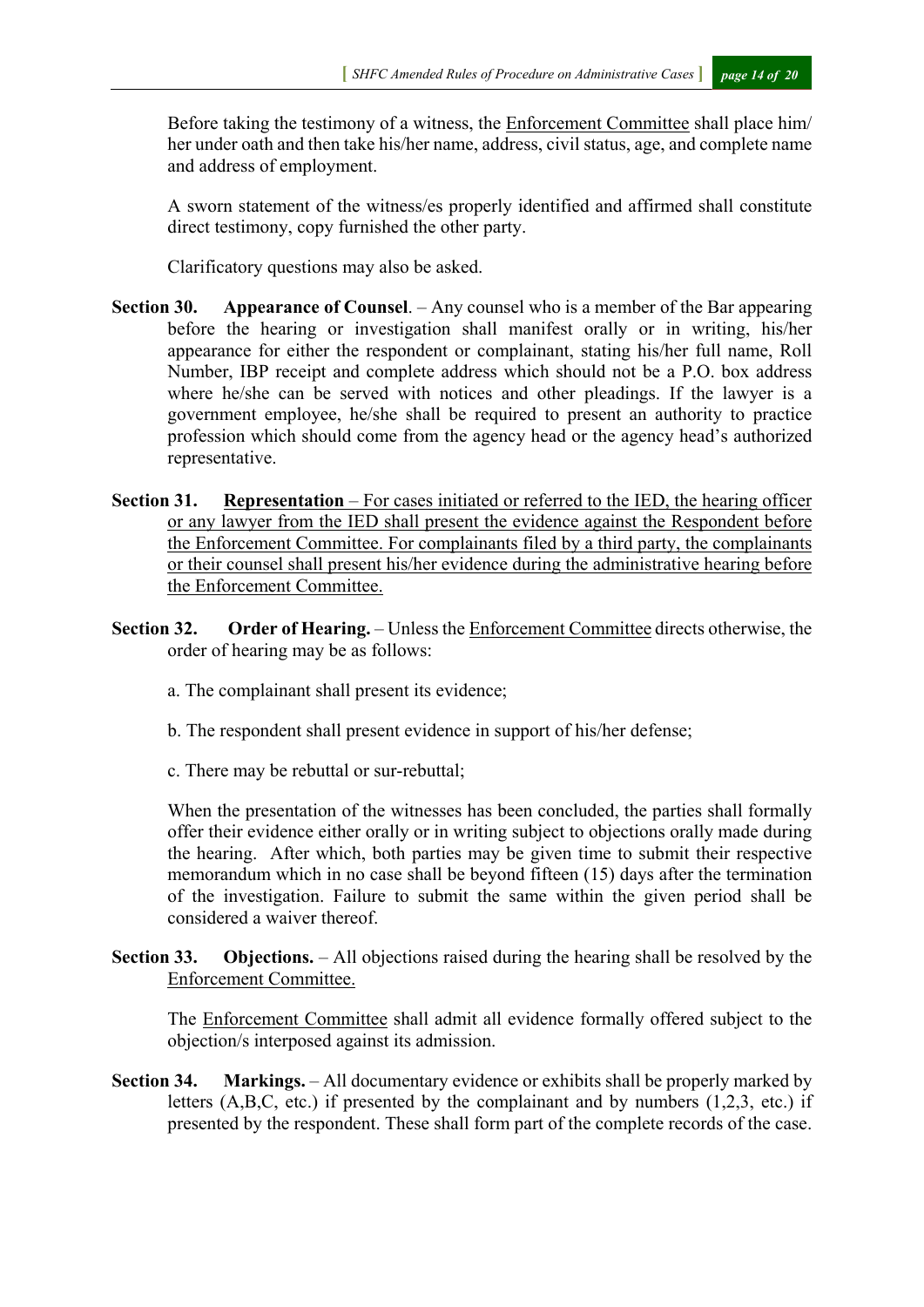**Section 35. Issuance of Subpoena.** – The Enforcement Committee may issue subpoena ad testificandum to compel the attendance of witnesses and subpoena duces tecum for the production of documents or things.

If a party desires the attendance of a witness and/or the production of documents, he/she shall make a request for the issuance of the necessary subpoena ad testificandum and/or subpoena duces tecum, at least seven (7) days before the scheduled hearing.

- **Section 36. Record of Proceedings.** Records of the proceedings during the formal investigation may be taken by any other means of recording.
- **Section 37. Filing of Pleadings.**  All pleadings filed by the parties with the Enforcement Committee shall be copy furnished the other party with proof of service. Any pleadings sent by registered mail shall be deemed filed on the date shown by the postmark on the envelope which shall be attached to the records of the case and in case of personal delivery, the date stamped thereon by the disciplining office.
- **Section 38. Effects of the Pendency of an Administrative Case.** Pendency of an administrative case shall not disqualify respondent from promotion and other personnel actions or from claiming maternity/paternity benefits.

For this purpose, a pending administrative case shall be construed as such when the IED has issued a formal charge to the respondent and the case is referred to the Enforcement Committee.

**Section 39. Resolution/ Decision.** – Within thirty (30) days after the submission of the position paper in Section 25(a), or after the conclusion of the administrative hearing in Section 32, a resolution /decision containing a narration of the material facts established during the hearing, the findings and the evidence supporting said findings, shall be issued by the Enforcement Committee.

#### **RULE 6**

#### **COMPLAINT AGAINST CMP-M/ HDH PARTNER**

**Section 40. Complaint against CMP-M/ HDH Registered Partner or Applicant.** – The procedure and penalties contained in existing circulars and its implementing rules and regulations shall strictly be observed. In the absence thereof, this Rule shall apply suppletorily.

#### **RULE 7**

#### **PREVENTIVE SUSPENSION**

**Section 41. Preventive Suspension, nature**. –Preventive suspension is not a penalty. It is designed merely as a measure of precaution so that the official or employee charged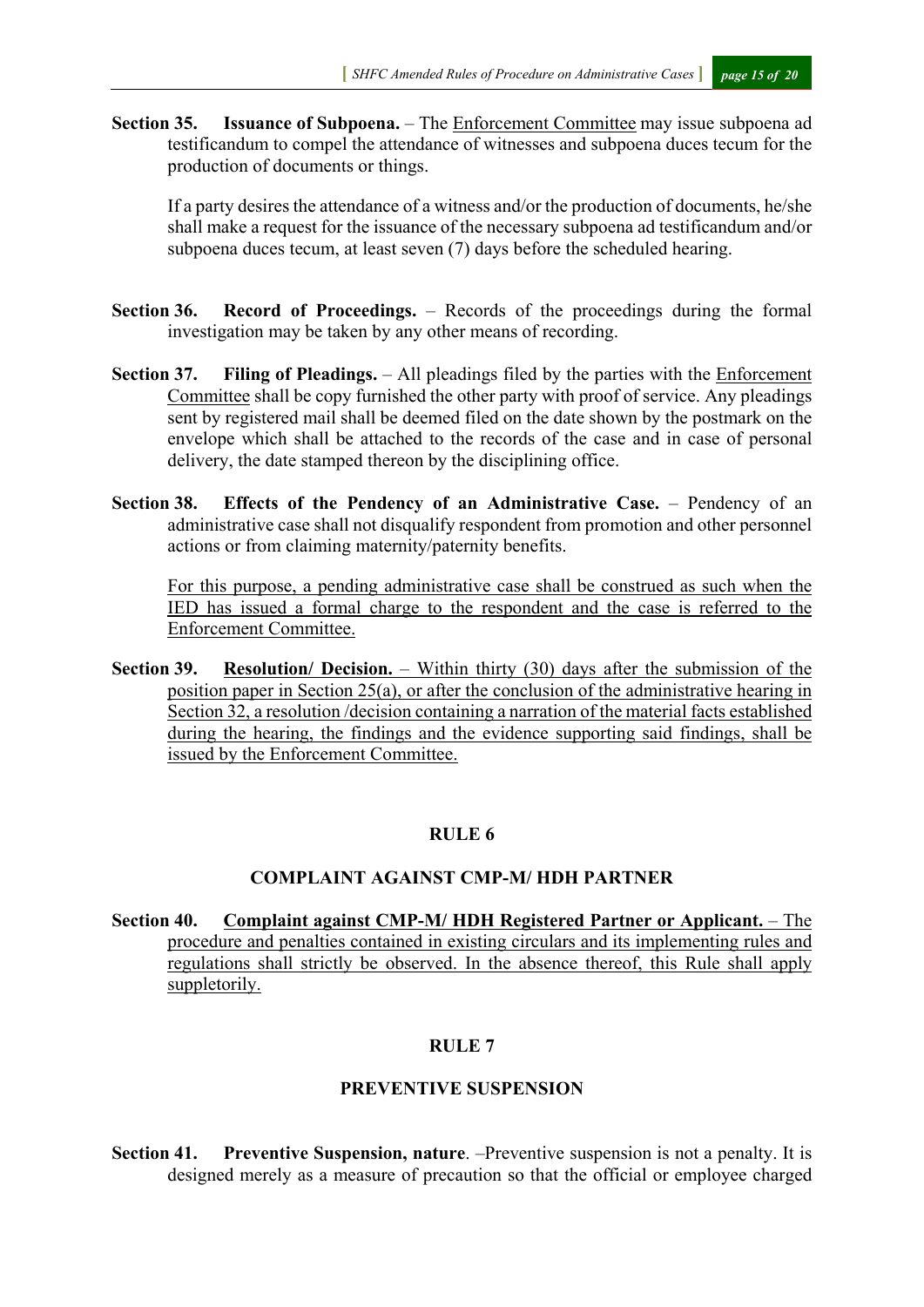may be removed from the scene of his/her alleged misfeasance/malfeasance/nonfeasance while the same is being investigated.

- **Section 42. When Issued; Grounds.** Upon petition of the complainant or motu proprio, the IED may issue an order of preventive suspension upon service of the subpoena, to the respondent pending an investigation, if
	- A) The charge involves:
		- 1. Dishonesty;
		- 2. Oppression;
		- 3. Grave Misconduct;
		- 4. Neglect in the Performance of Duty;
		- 5. Administrative offenses which are punishable by dismissal from the service on its second or third offense; or
		- 6. If there are reasons to believe that the respondent is guilty of charges which would warrant his/her removal from the service.
	- B) An order of preventive suspension may be issued to temporarily remove the respondent from the scene of his/her misfeasance, malfeasance or nonfeasance to preclude the possibility of:
		- 1. exerting undue influence or pressure on the witnesses against him/her, or
		- 2. tampering with evidence that may be used against him/her.
	- C) In lieu of preventive suspension, for the same purpose, the Enforcement Committee or the Office of the President, may reassign the respondent to other unit of the agency during the formal administrative hearings.
- **Section 43. Duration of Preventive Suspension.** the IED or the Enforcement Committee may place the respondent under preventive suspension for a period not exceeding thirty (30) days. When the administrative case against is not finally decided within the thirty (30) days, the IED or the Enforcement Committee may extend the preventive suspension for another thirty (30) days. However, the respondent shall be automatically reinstated in the payroll during the extended period unless the delay in the disposition of the case is due to the fault, negligence or petition of the respondent, in which case, the period of delay shall not be included in the counting of the period of preventive suspension. Any period of delay caused by motions filed by the respondent shall be added to the period of preventive suspension.

The maximum period of the preventive suspension including the extension thereof shall be sixty (60) days. There shall be no further extension of the preventive suspension.

**Section 44. Payment of Back Salaries During Preventive Suspension**. – The employee or officer shall be entitled to the payment of back salaries during the period of suspension in the following circumstances: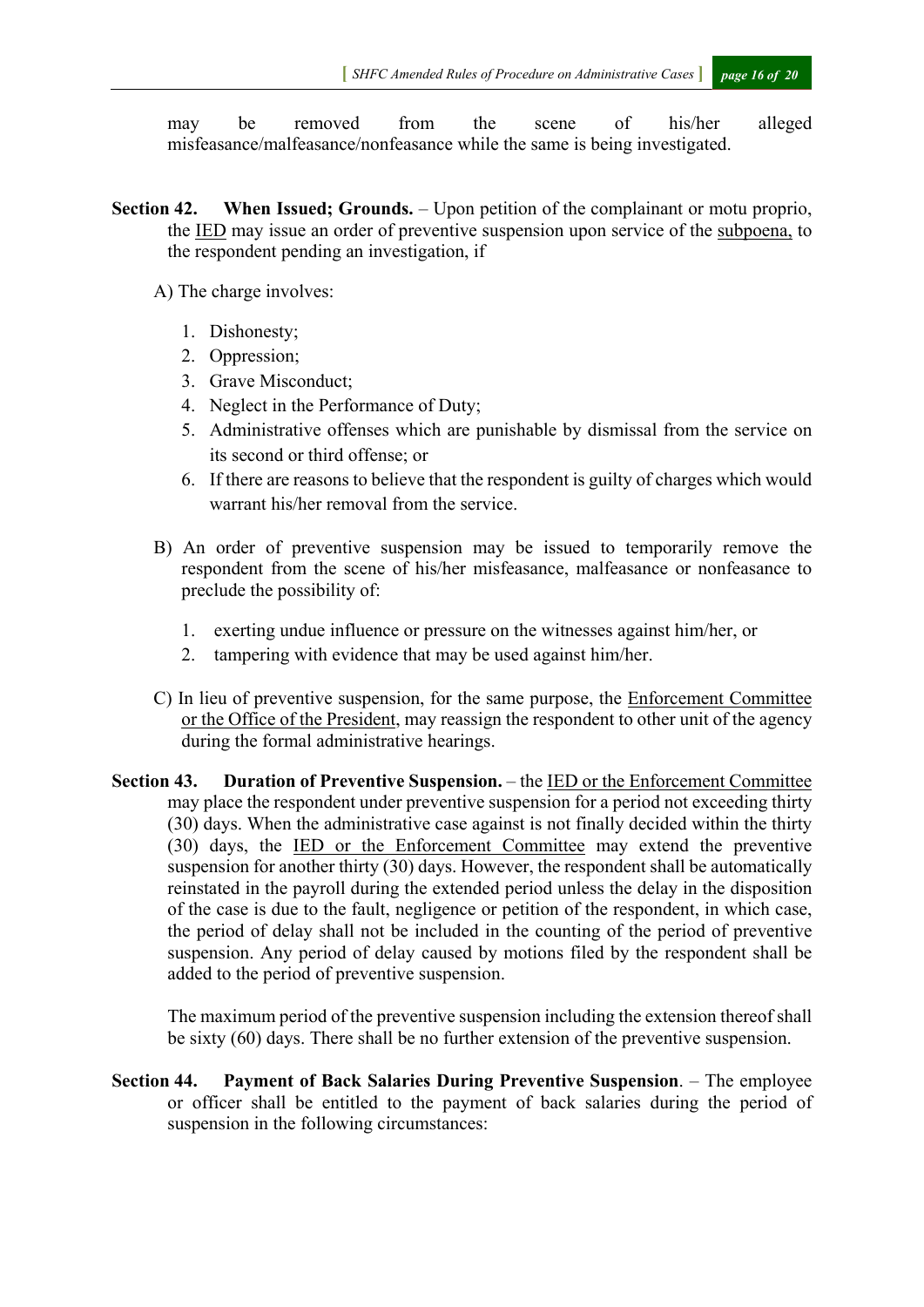a. During the extension of the preventive suspension for another thirty (30) days as provided in Section 43;

b. After the final outcome of the case and the official or employee is fully exonerated of the charge/s or when the penalty imposed in the principal case is reprimand, he or she shall be paid such back salaries. Otherwise, no back salaries shall be awarded.

The phrase "full exoneration" contemplates a finding of not guilty for the offense/s charged. Downgrading of the charge to a lesser offense shall not be construed as "full exoneration" within the contemplation of these guidelines.

**Section 45. Preventive Suspension for Registered CMP-M/HDH Partner.** - Once a letter request to explain or a Subpoena is issued, the said letter shall carry with it a notice to the concerned CMP-M that the same is being placed on preventive suspension for a period of sixty (60) calendar days (for minor offenses) or ninety (90) calendar days (for major offenses) depending on the gravity of the offense from receipt of the letter.

#### **RULE 8**

## **GUIDELINES ON THE APPLICATION OF THE PENALTIES**

**Section 46. Mitigating and Aggravating Circumstances.** – In the determination of the penalties to be imposed, mitigating and/ or aggravating circumstances attendant to the commission of the offense shall be considered.

The following circumstances shall be appreciated:

- a. Physical illness;
- b. Good faith;
- c. Malice;
- d. Time and place of offense;
- e. Taking undue advantage of official position;
- f. Taking undue advantage of subordinate;
- g. Undue disclosure of confidential information;
- h. Use of government property in the commission of the offense;
- i. Habituality;

j. Offense is committed during office hours and within the premises of the office or building;

k. Employment of fraudulent means to commit or conceal the offense;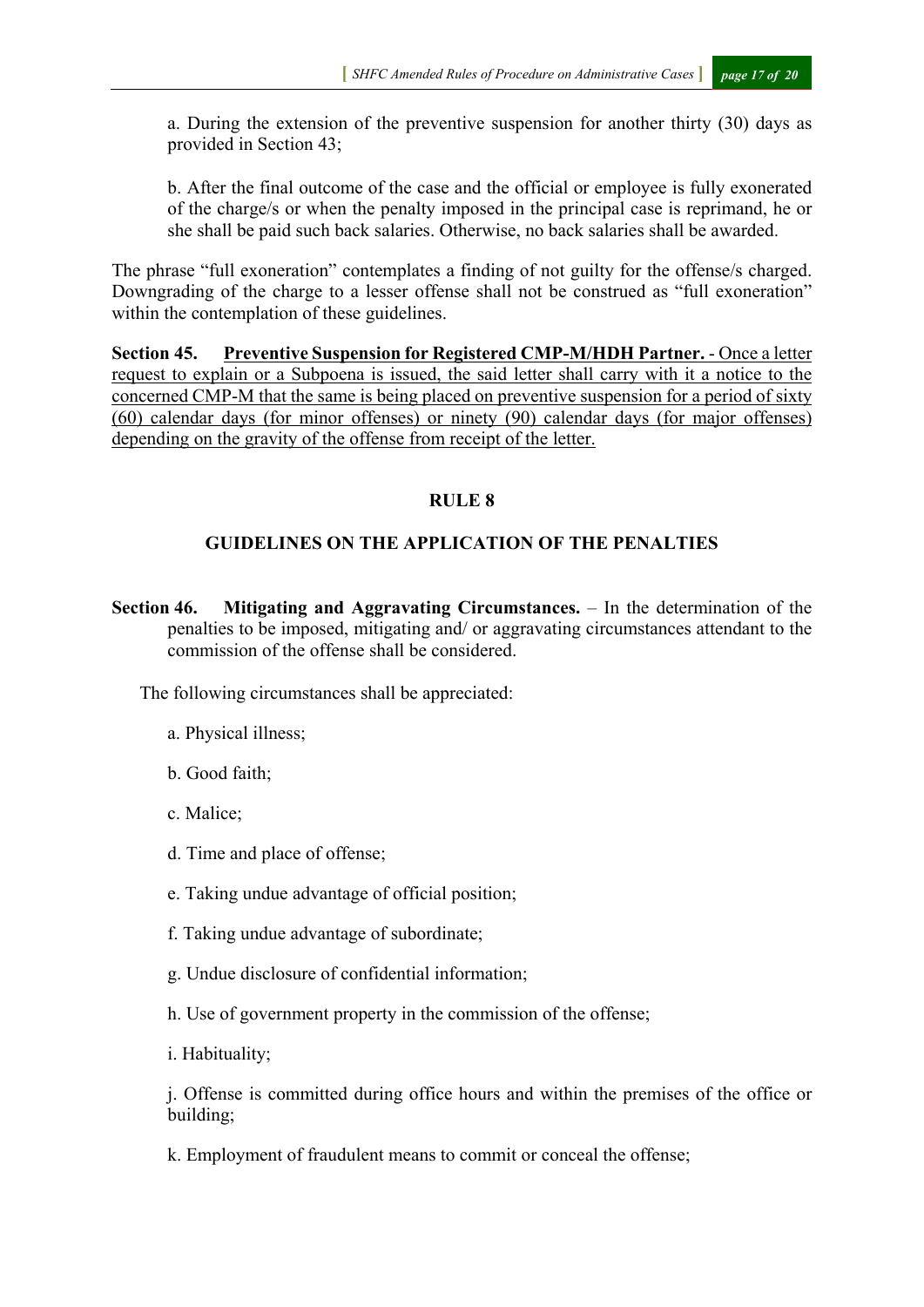l. First offense;

m. Education;

n. Length of service; or

o. Other analogous circumstances. In the appreciation thereof, the same must be invoked or pleaded by the proper party, otherwise, said circumstances will not be considered in the imposition of the proper penalty. The IED or the Enforcement Committee, however, in the interest of substantial justice may take and consider these circumstances motu proprio.

**Section 47. Manner of Imposition**. – When applicable, the imposition of the penalty may be made in accordance with the manner provided herein below:

a. The minimum of the penalty shall be imposed where only mitigating and no aggravating circumstances are present.

b. The medium of the penalty shall be imposed where no mitigating and aggravating circumstances are present.

c. The maximum of the penalty shall be imposed where only aggravating and no mitigating circumstances are present.

d. Where aggravating and mitigating circumstances are present, paragraph [a] shall be applied where there are more mitigating circumstances present; paragraph [b] shall be applied when the circumstances equally offset each other; and paragraph [c] shall be applied when there are more aggravating circumstances.

**Section 48. Penalty for the Most Serious Offense.** – If the respondent is found guilty of two (2) or more charges or counts, the penalty to be imposed should be that corresponding to the most serious charge and the rest shall be considered as aggravating circumstances.

**Section 49. Duration and effect of administrative penalties**. – The following rules shall govern the imposition of administrative penalties:

a. The penalty of dismissal shall result in the permanent separation of the respondent from the service, without prejudice to criminal or civil liability.

b. The penalty of demotion shall entail appointment to the next lower position to which respondent is qualified or diminution of salary to next lower grade if there is no such position available.

c. The penalty of suspension shall result in the temporary cessation of work for a period not exceeding one (1) year.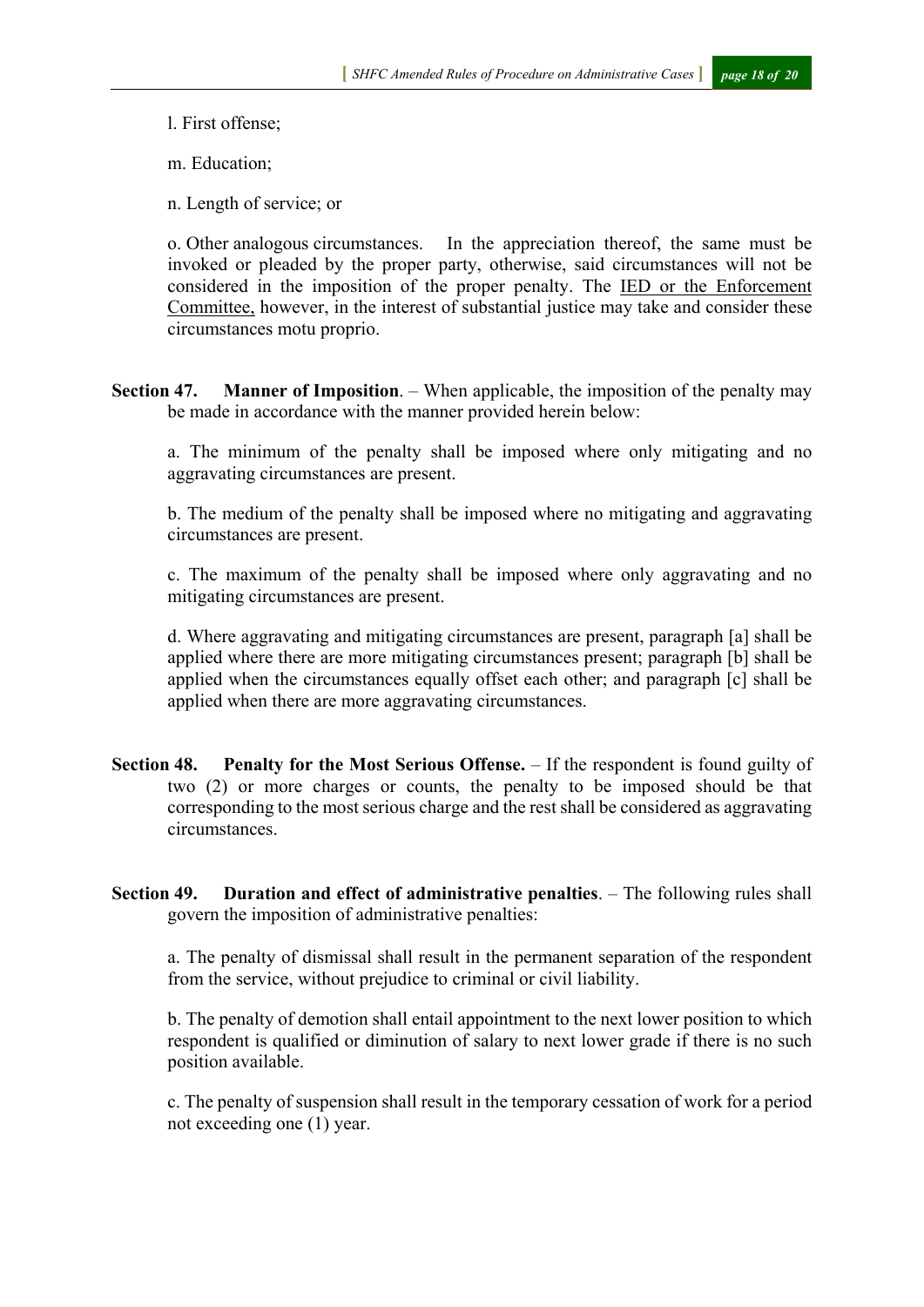Suspension of one day or more shall be considered a gap in the continuity of service. During the period of suspension, respondent shall not be entitled to all monetary benefits including leave credits.

e. The penalty of reprimand shall not carry with it any accessory penalty nor result in the temporary cessation of work. In the event the penalty of reprimand was imposed on appeal as a result of modification of the penalty of suspension or dismissal from service, the respondent shall be entitled to the payment of back salaries and other benefits which would have accrued during the period of his/her suspension or dismissal.

#### **Section 50. Effects of Exoneration on Certain Penalties**. –

a. In case there is demotion, he/she shall be restored to his/her former position, without loss of seniority rights. Respondent shall also be entitled to the payment of salary differentials during the period the demotion was imposed.

b. In case the penalty imposed is suspension, he/she shall immediately be reinstated to his/her former post without loss of seniority rights and with payment of back salaries and all benefits which would have accrued as if he/she has not been illegally suspended.

d. In case the penalty imposed is dismissal, he/she shall immediately be reinstated without loss of seniority rights with payment of back salaries and all benefits which would have accrued as if he/she has not been illegally dismissed.

e. The respondent who is exonerated by final judgment shall be entitled to the leave credits for the period he/she had been out of the service.

#### **RULE 9**

#### **DECISION**

- **Section 51. When Case is Decided**. The Enforcement Committee shall decide the case within thirty (30) days from termination of the administrative hearing in Section 32 and submission of the position paper in Section 25(a).
- **Section 52. Finality of Decisions.** A decision rendered by the Enforcement Committee shall be final and executory unless a Motion for Reconsideration is filed.

#### **RULE 10**

#### **MOTION FOR RECONSIDERATION**

**Section 53. Filing.** – The party adversely affected by the decision may file a motion for reconsideration with the Enforcement Committee within fifteen (15) days from receipt thereof. A motion for extension of time to file a motion for reconsideration is not allowed.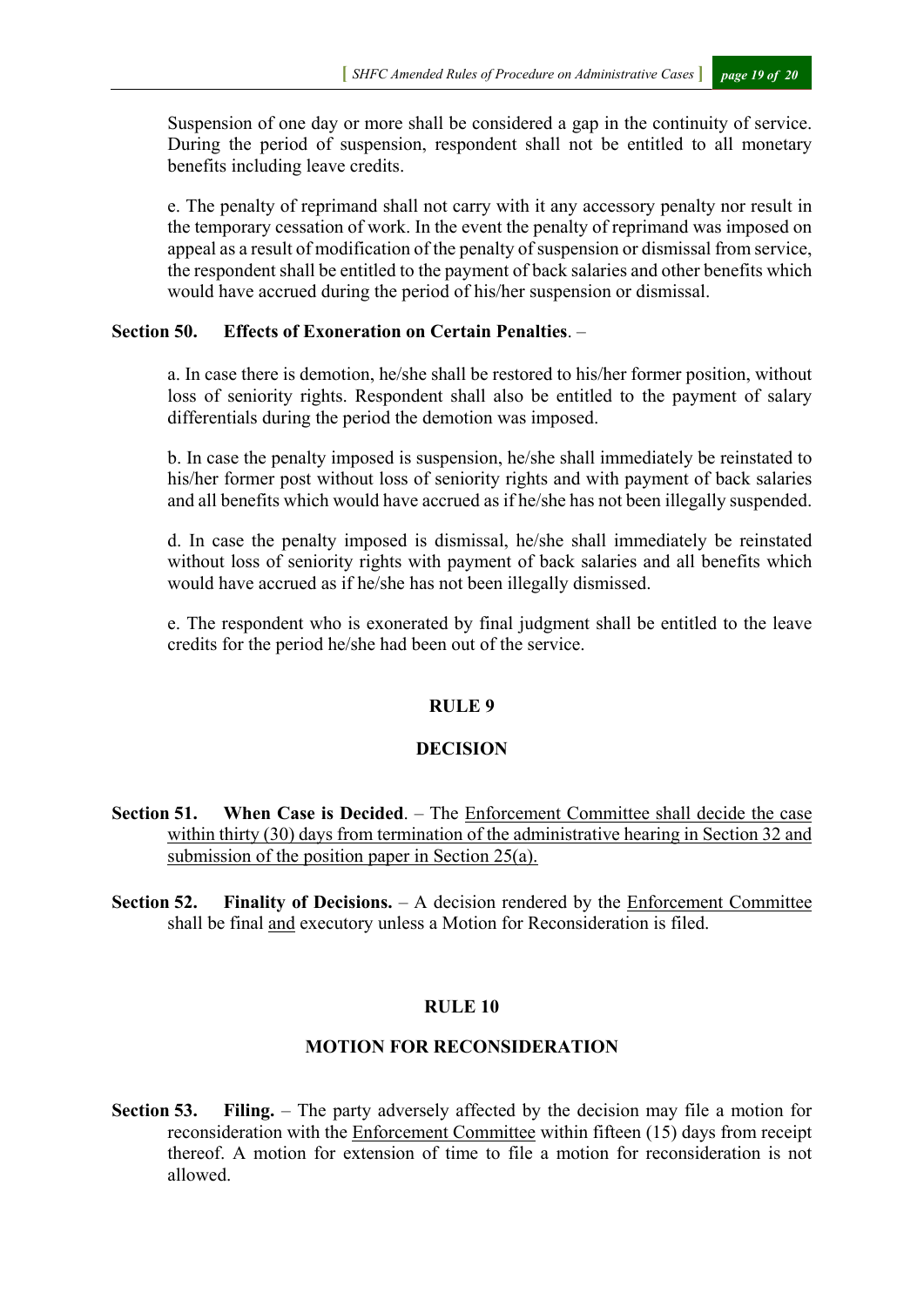- **Section 54. When deemed filed**. A motion for reconsideration sent by registered mail shall be deemed filed on the date shown by the postmark on the envelope which shall be attached to the records of the case. In case of personal delivery, it is deemed filed on the date stamped thereon by the proper office.
- **Section 55. Grounds.** The motion for reconsideration shall be based on any of the following:

a. New evidence has been discovered which materially affects the decision rendered; or

b. The decision is not supported by the evidence on record; or

c. Errors of law or irregularities have been committed prejudicial to the interest of the movant.

- **Section 56. Limitation.**  Only one motion for reconsideration shall be entertained. If a second motion for reconsideration is filed notwithstanding its proscription under this Rules, the finality of action shall be reckoned from the denial of the first motion for reconsideration.
- **Section 57. Effect of Filing.** The filing of a motion for reconsideration within the reglementary period of fifteen (15) days shall stay the execution of the decision sought to be reconsidered. Upon denial of the motion for reconsideration by the Enforcement Committee, its decision shall become final and executory.

#### **RULE 11**

## **APPEAL**

- **Section 58. Filing.** The party adversely affected by the decision may file a Memorandum of Appeal with the Board of Directors through the Office of the Board Secretary within fifteen (15) days from receipt of the denial of the Motion for Reconsideration by the Enforcement Committee. A motion for extension of time to file an appeal is not allowed.
- **Section 59. When deemed filed**. An appeal sent by registered mail shall be deemed filed on the date shown by the postmark on the envelope which shall be attached to the records of the case. In case of personal delivery, it is deemed filed on the date stamped thereon by the proper office.
- **Section 60. Grounds.** The appeal shall only be based on fraud, accident, mistake, or excusable negligence which ordinary prudence could not have guarded against and by reason of which such adverse party has been impaired in his rights.
- **Section 61. Filing of Appeal Briefs-** The Office of the Board Secretary shall refer the appeal to the appropriate Board of Directors Committee. The Board Committee shall Order the parties to file their respective Briefs within fifteen (15) days from receipt thereof.